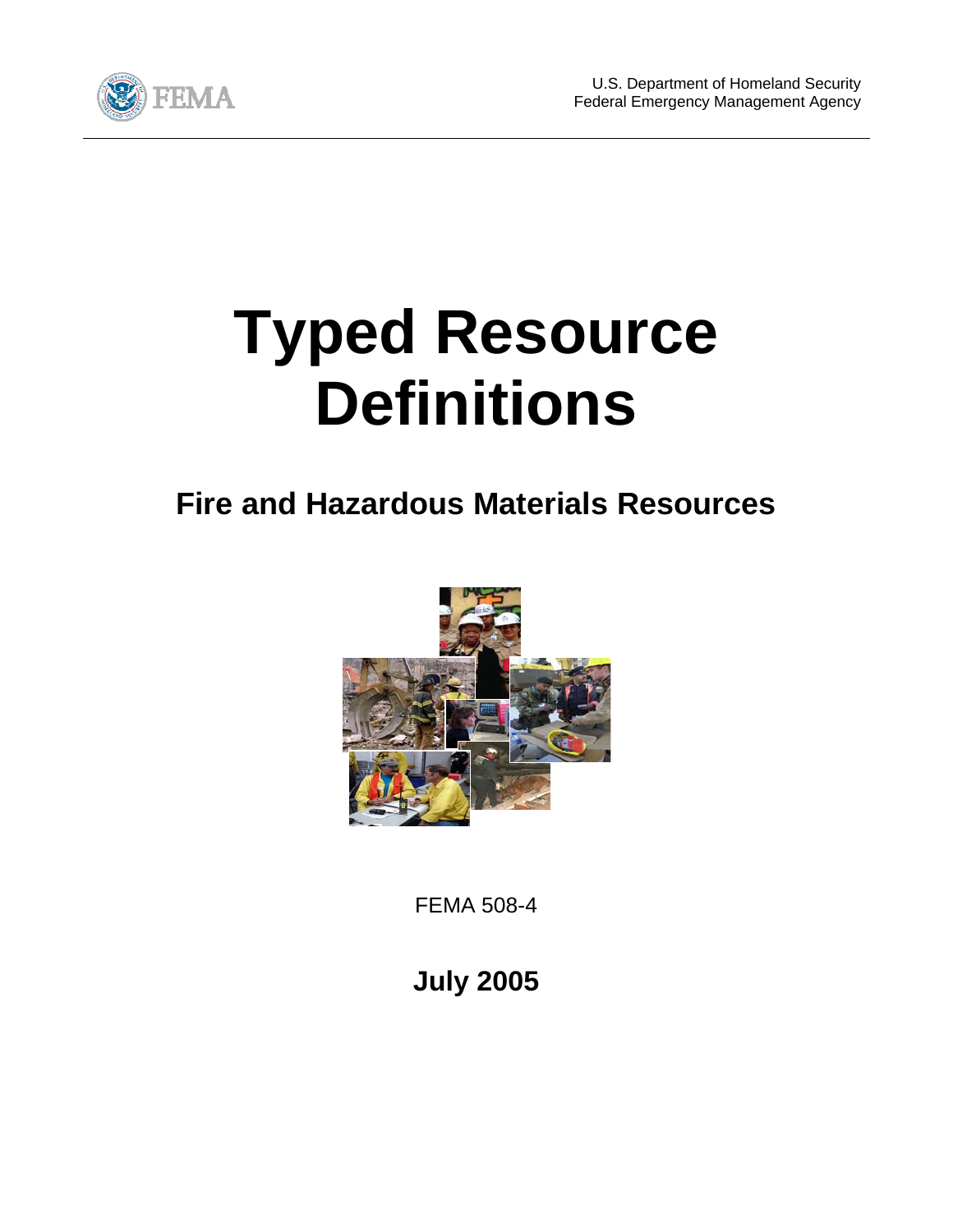<span id="page-1-0"></span>

- Background The National Mutual Aid and Resource Management Initiative supports the National Incident Management System (NIMS) by establishing a comprehensive, integrated national mutual aid and resource management system that provides the basis to type, order, and track all (Federal, State, and local) response assets.
- Resource Typing For ease of ordering and tracking, response assets need to be categorized via resource typing. Resource typing is the categorization and description of resources that are commonly exchanged in disasters via mutual aid, by capacity and/or capability. Through resource typing, disciplines examine resources and identify the capabilities of a resource's components (i.e., personnel, equipment, training). During a disaster, an emergency manager knows what capability a resource needs to have to respond efficiently and effectively. Resource typing definitions will help define resource capabilities for ease of ordering and mobilization during a disaster. As a result of the resource typing process, a resource's capability is readily defined and an emergency manager is able to effectively and efficiently request and receive resources through mutual aid during times of disaster.
- Web Site For more information, you can also refer to the National Mutual Aid and Resource Management Web site located at:

http://www.fema.gov/nims/mutual\_aid.shtm.

- Supersedure This document replaces *Typed Resource Definitions, Fire and Hazardous Materials Resources*, dated May 2005
- Changes Resource table added for Fire Truck Aerial (Ladder or Platform). Table categories changed as required to comply with NIMS category list.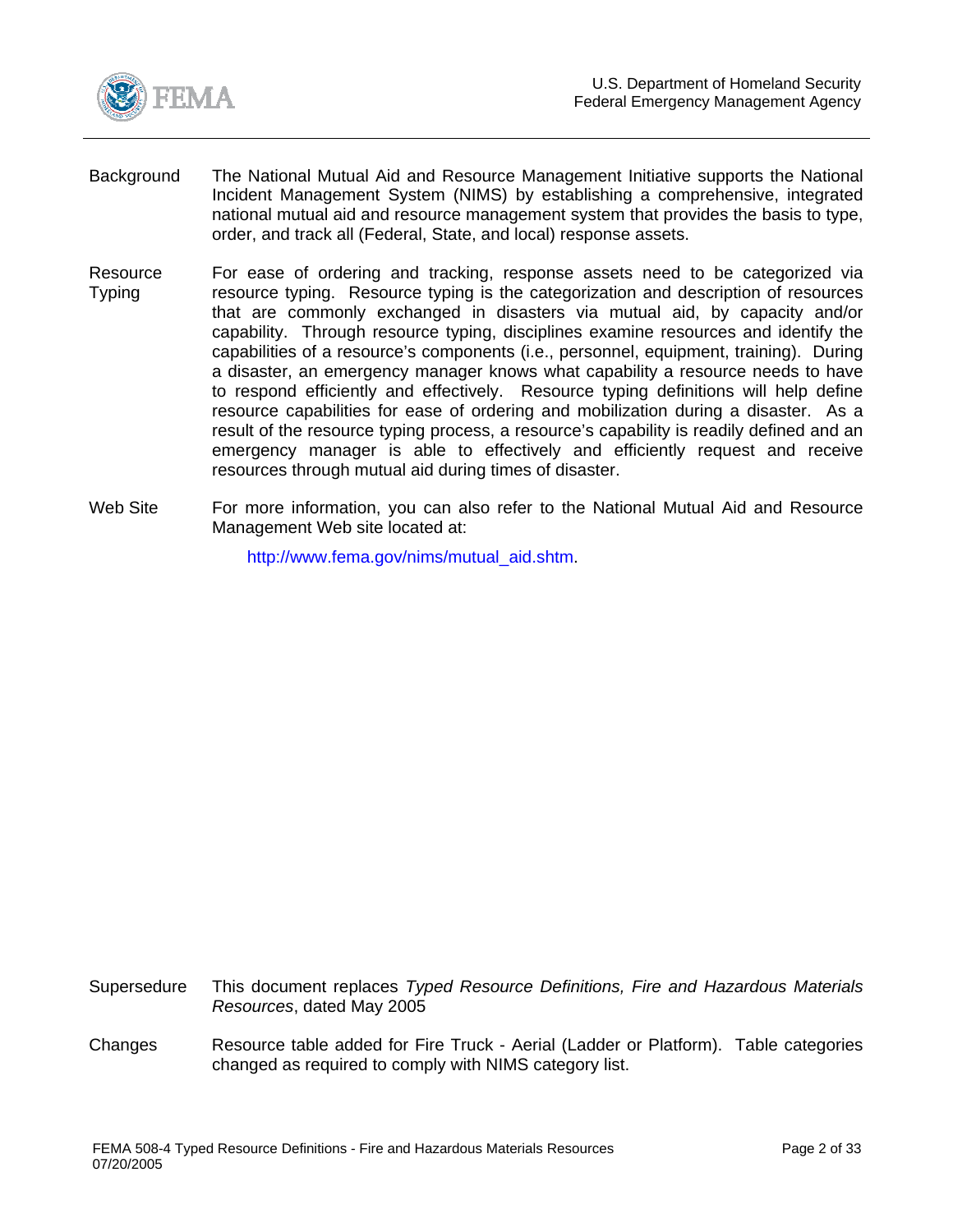

## **Table of Contents**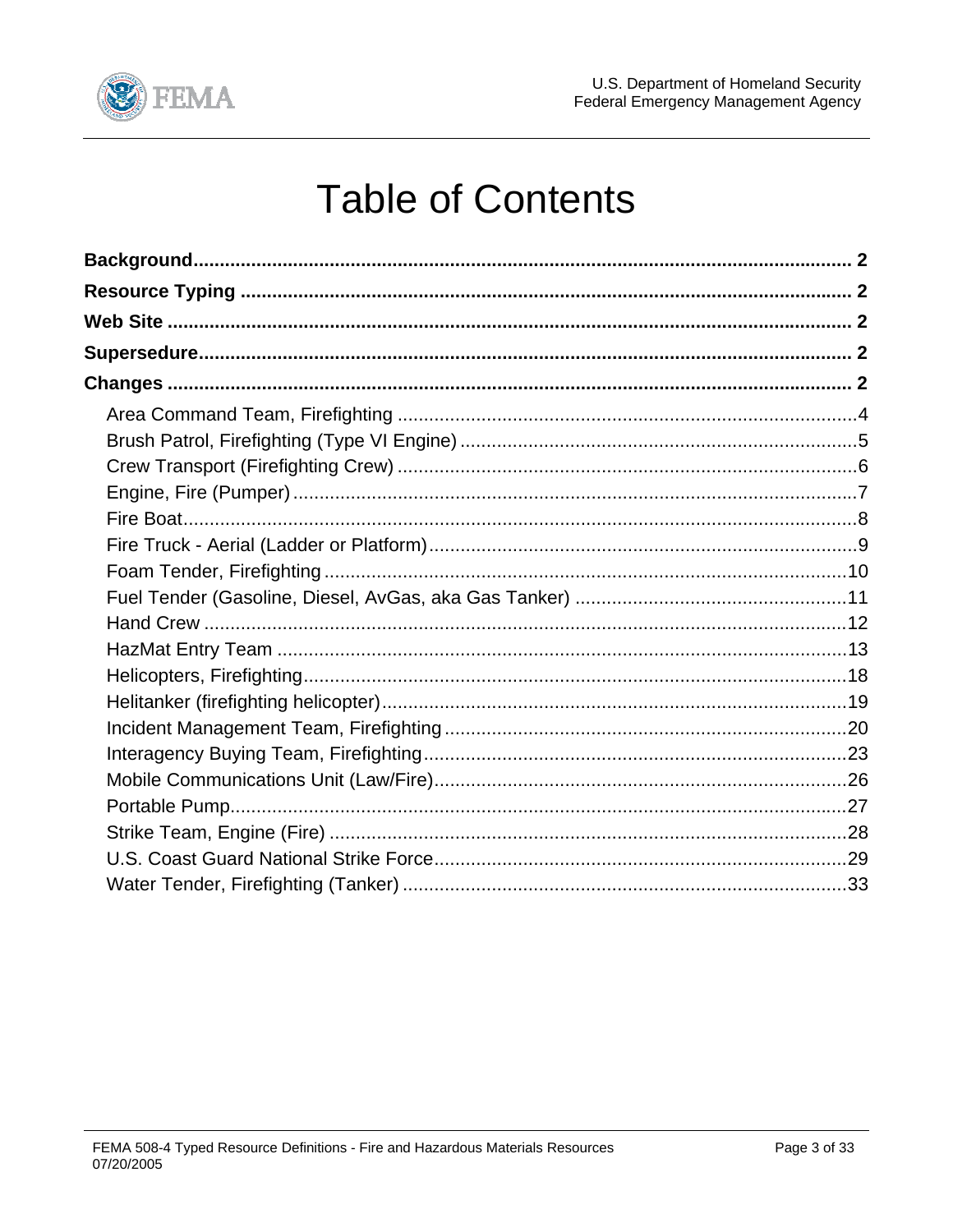<span id="page-3-0"></span>

| <b>RESOURCE:</b>             |                                                   |                                                                                                                                                                                                                                   |                                                                                                                                  | <b>Area Command Team, Firefighting</b> |                                                                                                                                                                           |              |  |  |
|------------------------------|---------------------------------------------------|-----------------------------------------------------------------------------------------------------------------------------------------------------------------------------------------------------------------------------------|----------------------------------------------------------------------------------------------------------------------------------|----------------------------------------|---------------------------------------------------------------------------------------------------------------------------------------------------------------------------|--------------|--|--|
| <b>CATEGORY:</b>             | Firefighting (ESF #4)                             |                                                                                                                                                                                                                                   |                                                                                                                                  | KIND:                                  | Team                                                                                                                                                                      |              |  |  |
| <b>MINIMUM CAPABILITIES:</b> |                                                   | <b>TYPE I</b>                                                                                                                                                                                                                     | <b>TYPE II</b>                                                                                                                   | <b>TYPE III</b>                        | <b>TYPE IV</b>                                                                                                                                                            | <b>OTHER</b> |  |  |
| <b>COMPONENT</b>             | <b>METRIC</b>                                     |                                                                                                                                                                                                                                   |                                                                                                                                  |                                        |                                                                                                                                                                           |              |  |  |
| Personnel                    | Area<br>Commander<br>(ACDR)                       | Yes                                                                                                                                                                                                                               |                                                                                                                                  |                                        |                                                                                                                                                                           |              |  |  |
| Personnel                    | Asst. Area<br>Commander<br>Planning (ACPC         | Yes                                                                                                                                                                                                                               |                                                                                                                                  |                                        |                                                                                                                                                                           |              |  |  |
| Personnel                    | Asst. Area<br>Commander<br>Logistics (ACLC)       | Yes                                                                                                                                                                                                                               |                                                                                                                                  |                                        |                                                                                                                                                                           |              |  |  |
| Personnel                    | Area Command<br>Aviation<br>Coordinator<br>(ACAC) | Yes                                                                                                                                                                                                                               |                                                                                                                                  |                                        |                                                                                                                                                                           |              |  |  |
| <b>COMMENTS:</b>             | Area Command Team                                 |                                                                                                                                                                                                                                   |                                                                                                                                  |                                        |                                                                                                                                                                           |              |  |  |
|                              |                                                   |                                                                                                                                                                                                                                   | Assistant Area Commander Logistics, or Area Command Aviation Coordinator must complete the Area Command (S-620) training course. |                                        | To become eligible for participating on a National Area Command Team, any person filling a team position as the Area Commander, Assistant Area Commander Planning,        |              |  |  |
|                              | Type I Positions:                                 |                                                                                                                                                                                                                                   |                                                                                                                                  |                                        |                                                                                                                                                                           |              |  |  |
|                              |                                                   |                                                                                                                                                                                                                                   | Area Commander on a wildland fire incident. Required Training: Area Command (S-620).                                             |                                        | Area Commander: Prerequisite experience includes satisfactory performance as an Assistant Area Commander Planning or Logistics; satisfactory position performance as an   |              |  |  |
|                              |                                                   | Management Team. Required Training: Area Command (S-620).                                                                                                                                                                         |                                                                                                                                  |                                        | Assistant Area Commander Planning: Prerequisite experience include satisfactory performance as an Incident Commander or General Staff on a National Type I Incident       |              |  |  |
|                              |                                                   | Assistant Area Commander Logistics: Prerequisite experience include satisfactory performance as an Incident Commander or General Staff on a National Type I Incident<br>Management Team. Required Training: Area Command (S-620). |                                                                                                                                  |                                        |                                                                                                                                                                           |              |  |  |
|                              |                                                   | Team. Required Training: Air Operations Branch Director.                                                                                                                                                                          |                                                                                                                                  |                                        | Area Command Aviation Coordinator: Prerequisite experience include satisfactory performance as an Air Operations Branch Director on a National Type I Incident Management |              |  |  |
|                              |                                                   | Guide, January 2000 (PMS 310-1, NFES 1414).                                                                                                                                                                                       |                                                                                                                                  |                                        | Source: National Wildfire Coordination Group (NWCG) Publication, National Interagency Incident Management System, Wildland and Prescribed Fire Qualifications System      |              |  |  |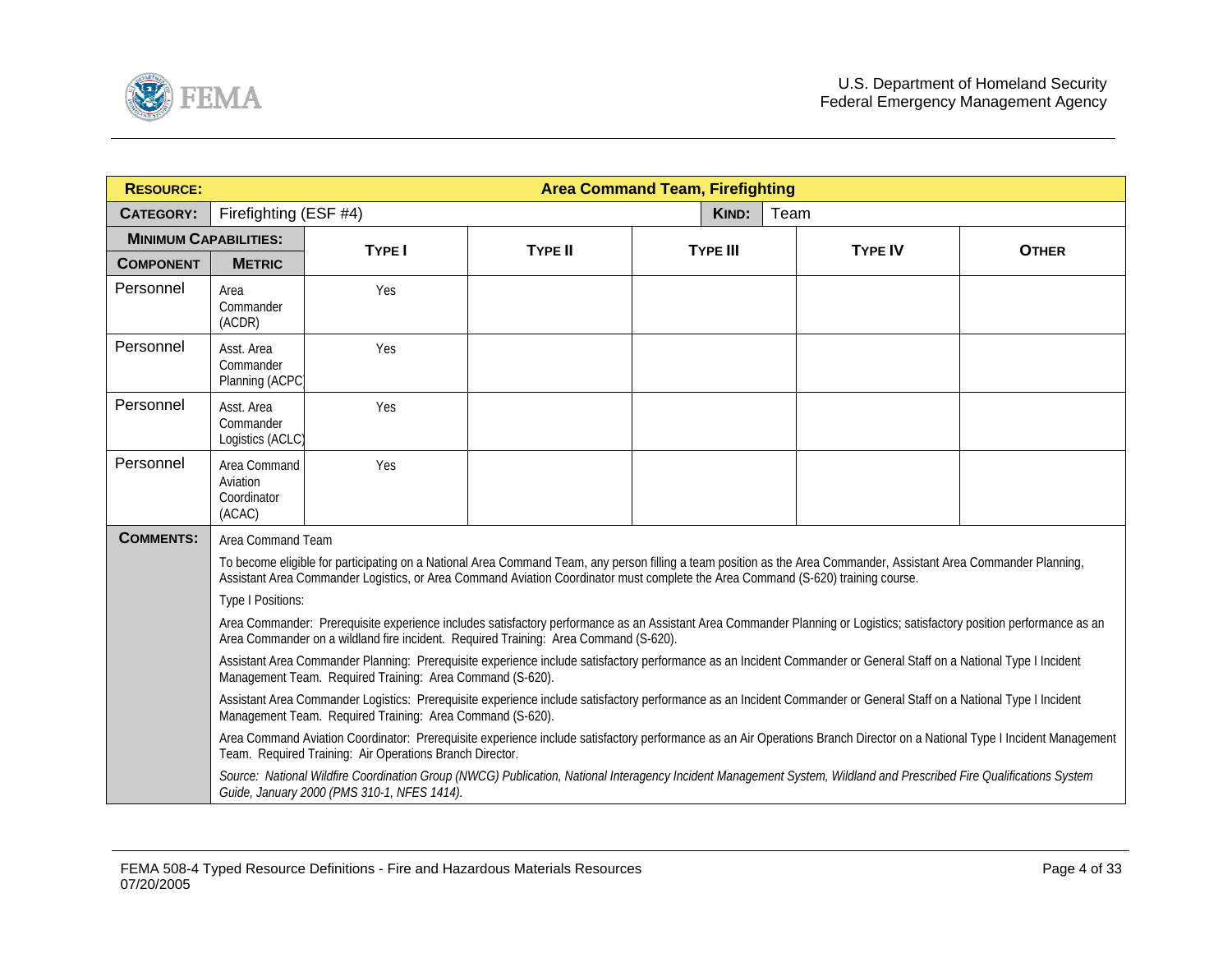<span id="page-4-0"></span>

| <b>RESOURCE:</b>             |                                                            | <b>Brush Patrol, Firefighting (Type VI Engine)</b> |                |                 |                |                  |  |  |  |
|------------------------------|------------------------------------------------------------|----------------------------------------------------|----------------|-----------------|----------------|------------------|--|--|--|
| <b>CATEGORY:</b>             | Firefighting (ESF #4)                                      |                                                    |                | KIND:           | Equipment      |                  |  |  |  |
| <b>MINIMUM CAPABILITIES:</b> |                                                            | <b>TYPE</b>                                        | <b>TYPE II</b> | <b>TYPE III</b> | <b>TYPE IV</b> | <b>OTHER</b>     |  |  |  |
| <b>COMPONENT</b>             | <b>METRIC</b>                                              |                                                    |                |                 |                |                  |  |  |  |
| Equipment                    | Pump                                                       |                                                    |                |                 |                | 15 GPM           |  |  |  |
| Equipment                    | Hose                                                       |                                                    |                |                 |                | 1 inch; 150 feet |  |  |  |
| Equipment                    | Tank                                                       |                                                    |                |                 |                | 75 Gallons       |  |  |  |
| Personnel                    | Number                                                     |                                                    |                |                 |                |                  |  |  |  |
| <b>COMMENTS:</b>             | Brush Patrols apply to all vehicles equipped as described. |                                                    |                |                 |                |                  |  |  |  |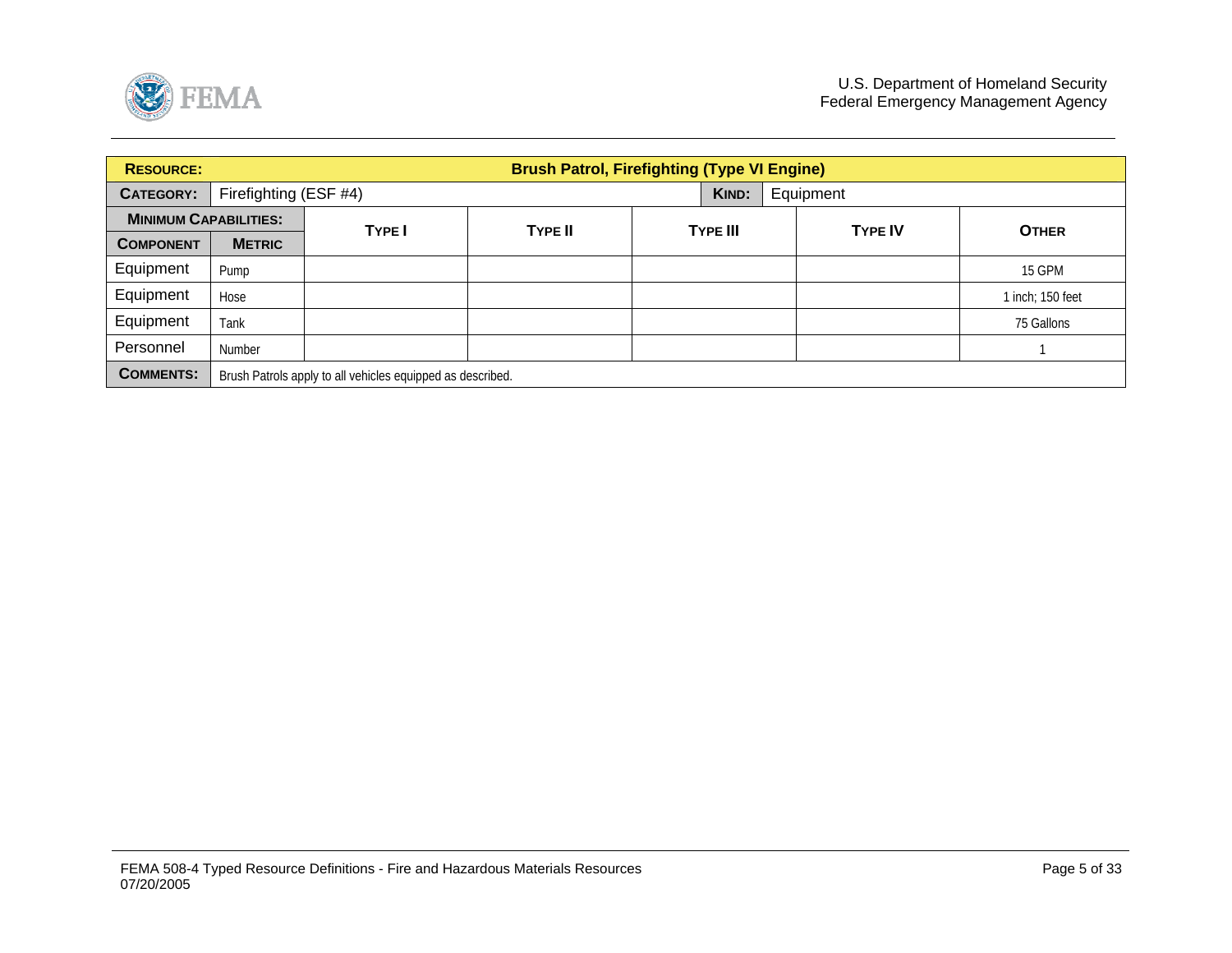<span id="page-5-0"></span>

| <b>RESOURCE:</b>             |                   | <b>Crew Transport (Firefighting Crew)</b>                                                                               |                |                 |  |                |  |              |  |  |
|------------------------------|-------------------|-------------------------------------------------------------------------------------------------------------------------|----------------|-----------------|--|----------------|--|--------------|--|--|
| CATEGORY:                    |                   | Firefighting (ESF #4)<br>KIND:<br>Equipment                                                                             |                |                 |  |                |  |              |  |  |
| <b>MINIMUM CAPABILITIES:</b> |                   | <b>TYPE</b>                                                                                                             | <b>TYPE II</b> | <b>TYPE III</b> |  | <b>TYPE IV</b> |  | <b>OTHER</b> |  |  |
| <b>COMPONENT</b>             | <b>METRIC</b>     |                                                                                                                         |                |                 |  |                |  |              |  |  |
| Personnel                    | <b>Passengers</b> | 30                                                                                                                      | 20             | 10              |  |                |  |              |  |  |
| <b>COMMENTS:</b>             |                   | Vehicles may be buses, vans, and special crew carrying vehicles (CCV), and may be equipped to carry firefighting tools. |                |                 |  |                |  |              |  |  |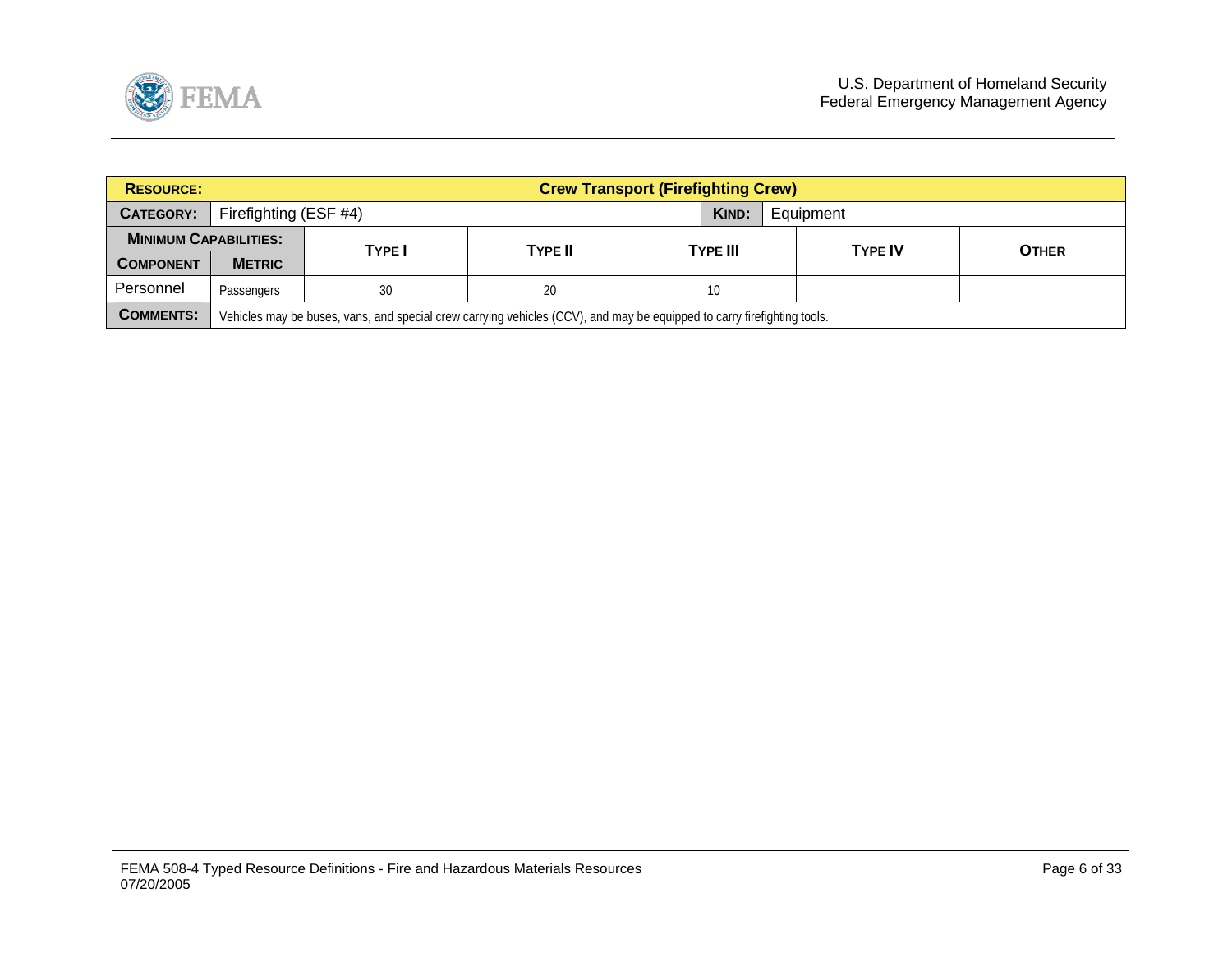<span id="page-6-0"></span>

| <b>RESOURCE:</b>             |                       | <b>Engine, Fire (Pumper)</b>                                                                                                                              |                |                 |       |                |              |  |  |
|------------------------------|-----------------------|-----------------------------------------------------------------------------------------------------------------------------------------------------------|----------------|-----------------|-------|----------------|--------------|--|--|
| <b>CATEGORY:</b>             | Firefighting (ESF #4) |                                                                                                                                                           |                |                 | KIND: | Equipment      |              |  |  |
| <b>MINIMUM CAPABILITIES:</b> |                       | <b>TYPE I</b>                                                                                                                                             | <b>TYPE II</b> |                 |       | <b>TYPE IV</b> | <b>OTHER</b> |  |  |
| <b>COMPONENT</b>             | <b>METRIC</b>         |                                                                                                                                                           |                | <b>TYPE III</b> |       |                |              |  |  |
| Equipment                    | Pump                  | 1,000                                                                                                                                                     | 500            | 120             |       | 70             | 50           |  |  |
|                              | Capacity              | <b>GPM</b>                                                                                                                                                | <b>GPM</b>     | <b>GPM</b>      |       | <b>GPM</b>     | <b>GPM</b>   |  |  |
| Equipment                    | Tank Capacity         | 400 Gal.                                                                                                                                                  | 400 Gal.       | 500 Gal.        |       | 750 Gal.       | 500 Gal.     |  |  |
| Equipment                    | Hose, 2.5 inch        | $1,200$ ft.                                                                                                                                               | $1,000$ ft.    |                 |       |                |              |  |  |
| Equipment                    | Hose, 1.5 inch        | 400 ft.                                                                                                                                                   | 500 ft.        | $1,000$ ft.     |       | 300 ft.        | 300 ft.      |  |  |
| Equipment                    | Hose, 1 inch          | 200 ft.                                                                                                                                                   | 300 ft.        | 800 ft.         |       | 300 ft.        | 300 ft.      |  |  |
| Personnel                    | Personnel             | 4                                                                                                                                                         | 3              | 3               |       | $\overline{2}$ |              |  |  |
| <b>COMMENTS:</b>             | engine types.         | The engine typing needs to be taken out to Type VII. Compromise between FIRESCOPE and NWCG is to use NWCG Standards for Engines and Crews. NWCG has seven |                |                 |       |                |              |  |  |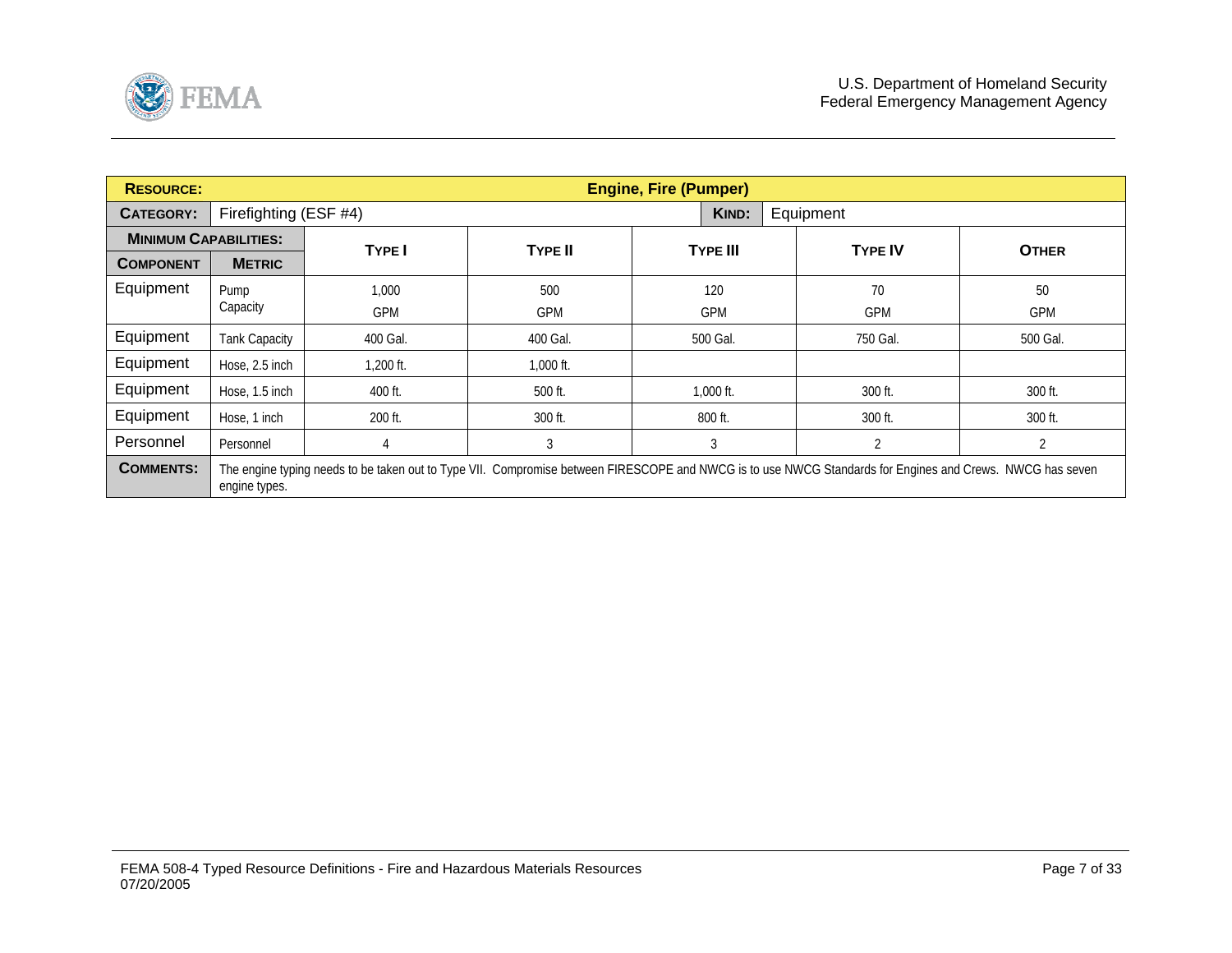<span id="page-7-0"></span>

| <b>RESOURCE:</b>             |                       |                                                                       |       |                 |           |  |                |              |  |
|------------------------------|-----------------------|-----------------------------------------------------------------------|-------|-----------------|-----------|--|----------------|--------------|--|
| <b>CATEGORY:</b>             | Firefighting (ESF #4) |                                                                       | KIND: |                 | Equipment |  |                |              |  |
| <b>MINIMUM CAPABILITIES:</b> |                       | <b>TYPE</b><br><b>TYPE II</b>                                         |       |                 |           |  | <b>TYPE IV</b> | <b>OTHER</b> |  |
| <b>COMPONENT</b>             | <b>METRIC</b>         |                                                                       |       | <b>TYPE III</b> |           |  |                |              |  |
| Equipment                    | Pump<br>Capacity GPM  | 5,000                                                                 | 1,000 |                 | 250       |  |                |              |  |
| <b>COMMENTS:</b>             |                       | Fire Boats vary in length, draft, and related firefighting equipment. |       |                 |           |  |                |              |  |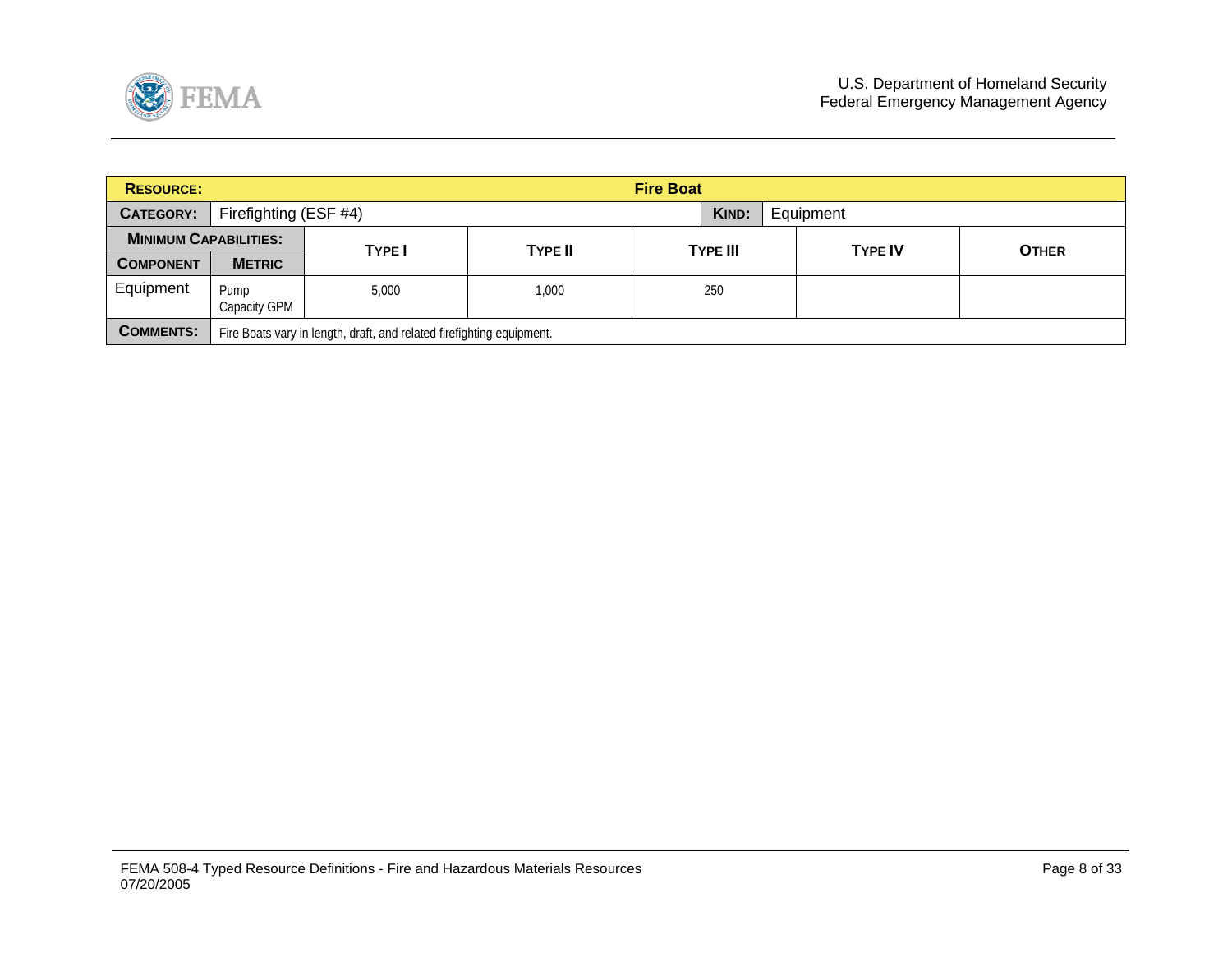<span id="page-8-0"></span>

| <b>RESOURCE:</b>             |                           | Fire Truck - Aerial (Ladder or Platform)             |                |                    |                |              |  |  |  |  |
|------------------------------|---------------------------|------------------------------------------------------|----------------|--------------------|----------------|--------------|--|--|--|--|
| <b>CATEGORY:</b>             |                           | Firefighting, Hazardous Materials Response           |                | Equipment<br>KIND: |                |              |  |  |  |  |
| <b>MINIMUM CAPABILITIES:</b> |                           | <b>TYPE I</b>                                        | <b>TYPE II</b> | <b>TYPE III</b>    | <b>TYPE IV</b> | <b>OTHER</b> |  |  |  |  |
| <b>COMPONENT</b>             | <b>METRIC</b>             |                                                      |                |                    |                |              |  |  |  |  |
| Personnel                    | Number                    |                                                      | Same as Type I |                    |                |              |  |  |  |  |
| Equipment                    | Aerial                    | 75 ft                                                | 50 ft          |                    |                |              |  |  |  |  |
|                              | Elevated<br><b>Stream</b> | 500 GPM                                              | Same as Type I |                    |                |              |  |  |  |  |
|                              | Ground<br>Ladders         | $115$ ft                                             | Same as Type I |                    |                |              |  |  |  |  |
| <b>COMMENTS:</b>             |                           | Note: Designate "L" for Ladder, or "P" for Platform. |                |                    |                |              |  |  |  |  |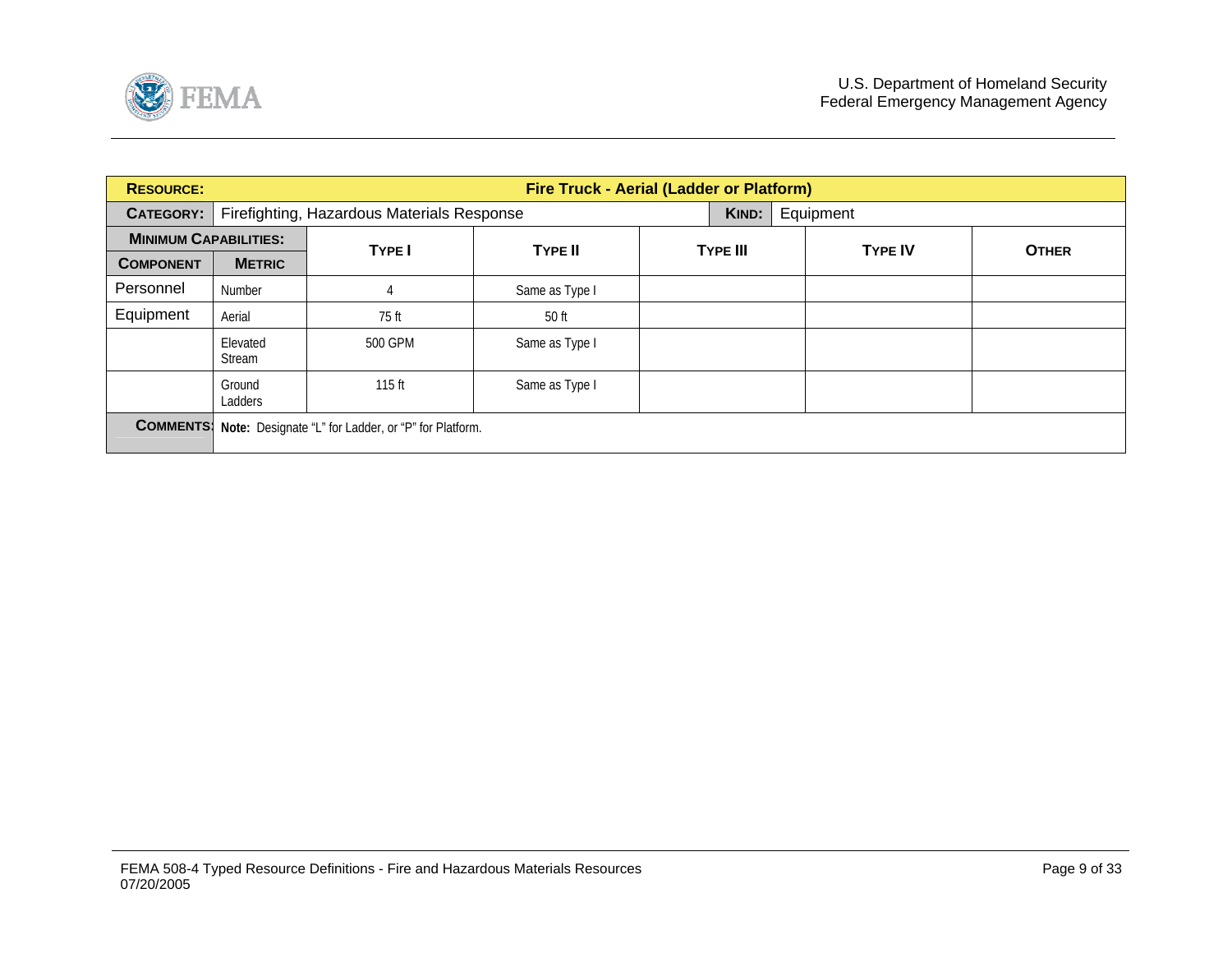<span id="page-9-0"></span>

| <b>RESOURCE:</b>             |               | <b>Foam Tender, Firefighting</b>                                                    |                |  |                 |  |                                |  |  |
|------------------------------|---------------|-------------------------------------------------------------------------------------|----------------|--|-----------------|--|--------------------------------|--|--|
| CATEGORY:                    |               | Firefighting (ESF #4); Hazardous Materials Response (ESF #10)<br>KIND:<br>Equipment |                |  |                 |  |                                |  |  |
| <b>MINIMUM CAPABILITIES:</b> |               | <b>TYPE</b>                                                                         | <b>TYPE II</b> |  | <b>TYPE III</b> |  | <b>TYPE IV</b><br><b>OTHER</b> |  |  |
| <b>COMPONENT</b>             | <b>METRIC</b> |                                                                                     |                |  |                 |  |                                |  |  |
| Equipment                    | Class B Foam  | 500 gallons                                                                         | 250 gallons    |  |                 |  |                                |  |  |
| <b>COMMENTS:</b>             |               | Specify percent of concentrate (1%, 3%, etc.).                                      |                |  |                 |  |                                |  |  |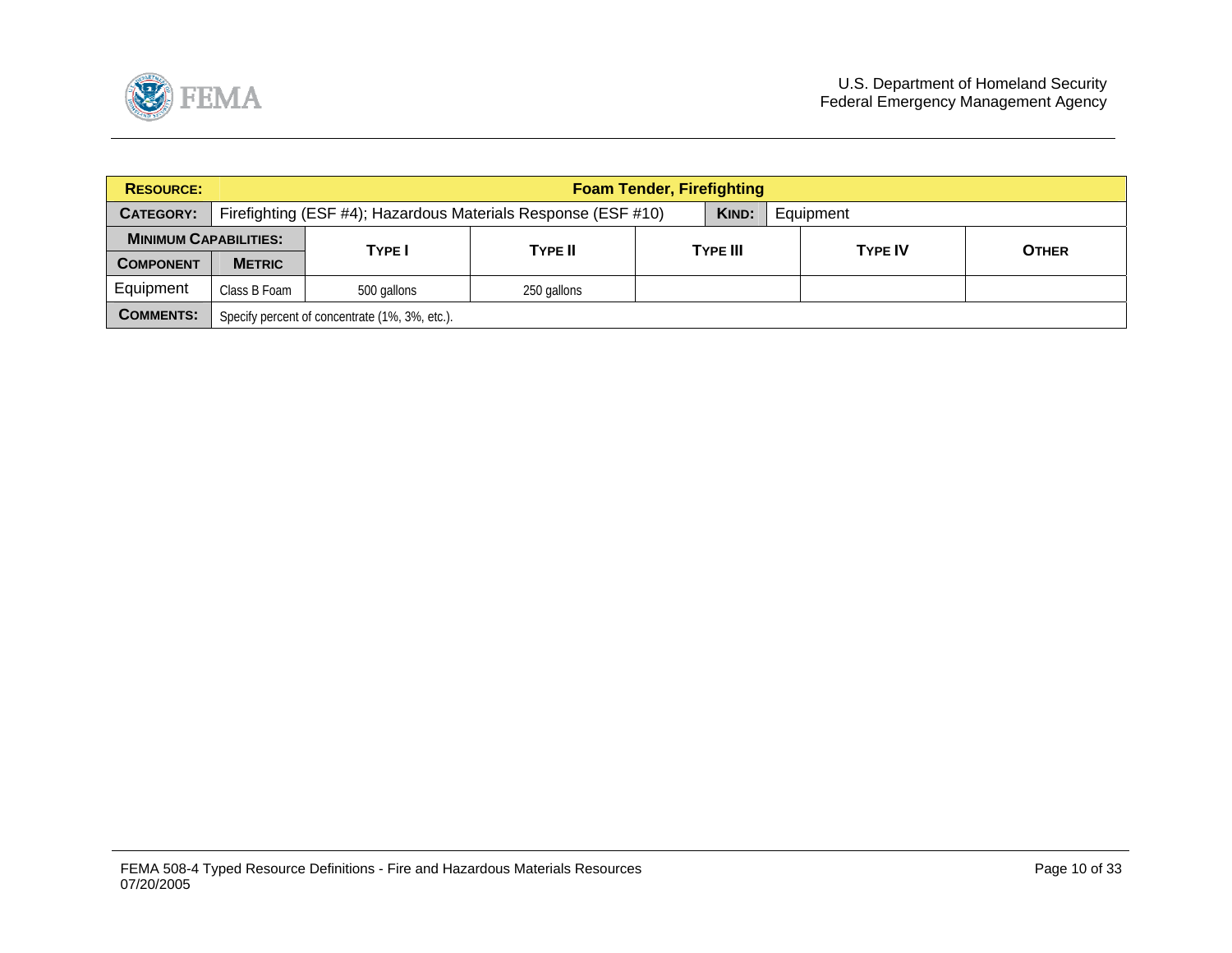<span id="page-10-0"></span>

| <b>RESOURCE:</b>             | Fuel Tender (Gasoline, Diesel, AvGas, aka Gas Tanker)                                  |                                                                                      |                |  |          |  |                |              |  |
|------------------------------|----------------------------------------------------------------------------------------|--------------------------------------------------------------------------------------|----------------|--|----------|--|----------------|--------------|--|
| CATEGORY:                    |                                                                                        | KIND:<br>Transportation (ESF #1); Public Works and Engineering (ESF #3)<br>Equipment |                |  |          |  |                |              |  |
| <b>MINIMUM CAPABILITIES:</b> |                                                                                        | <b>TYPE I</b>                                                                        | <b>TYPE II</b> |  | TYPE III |  | <b>TYPE IV</b> | <b>OTHER</b> |  |
| <b>COMPONENT</b>             | <b>METRIC</b>                                                                          |                                                                                      |                |  |          |  |                |              |  |
| Supply                       | Fuel                                                                                   | 1,000 gal                                                                            | $100$ gal      |  |          |  |                |              |  |
| <b>COMMENTS:</b>             | These vehicles vary widely. May be Gasoline, Diesel, Jet Fuel, AvGas, or combinations. |                                                                                      |                |  |          |  |                |              |  |
|                              |                                                                                        | Specify: Gas, Diesel, AvGas, etc.                                                    |                |  |          |  |                |              |  |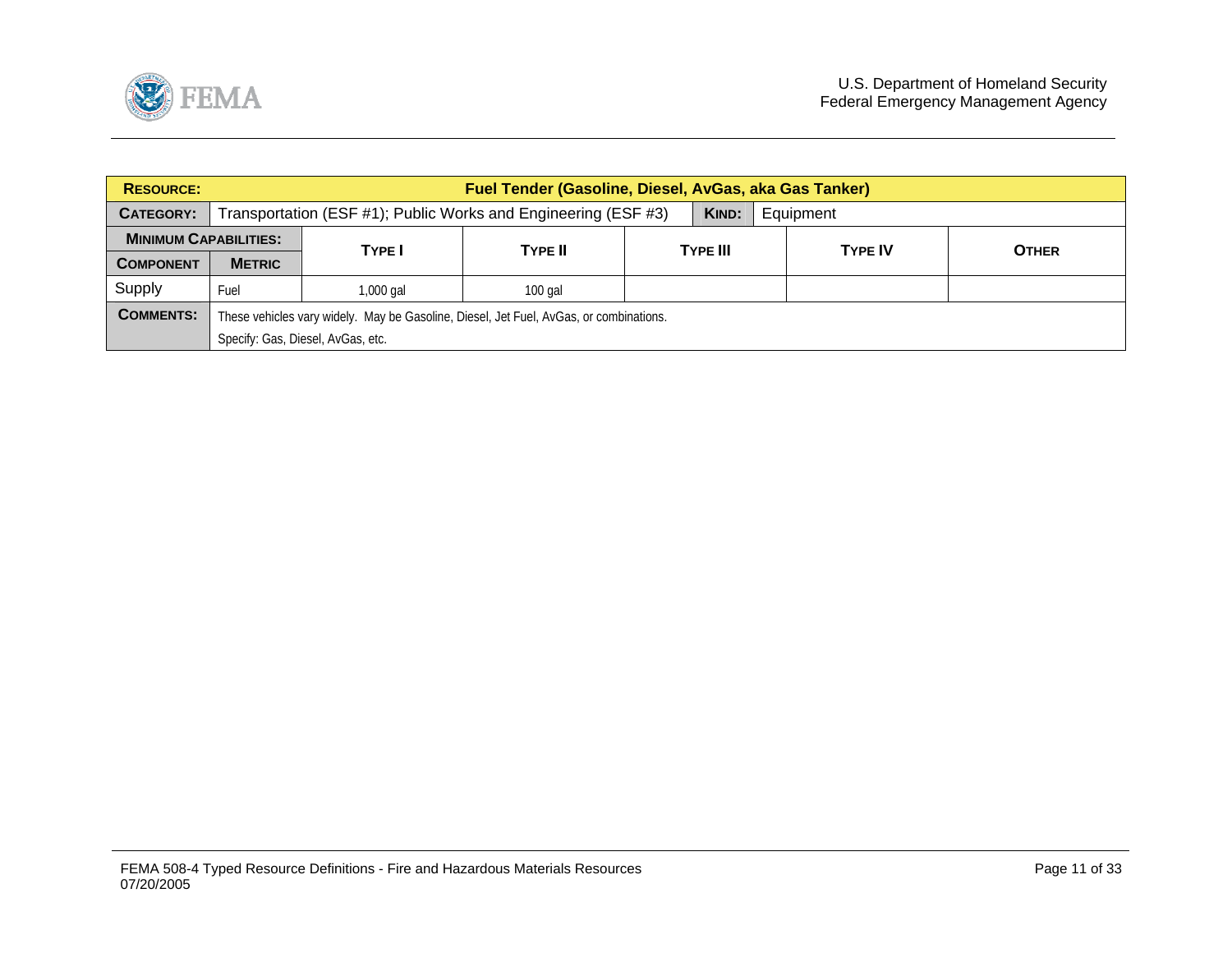<span id="page-11-0"></span>

| <b>RESOURCE:</b>             |                                |                                                                                                                               |                                                                                                        | <b>Hand Crew</b>                                                       |                                                                     |              |
|------------------------------|--------------------------------|-------------------------------------------------------------------------------------------------------------------------------|--------------------------------------------------------------------------------------------------------|------------------------------------------------------------------------|---------------------------------------------------------------------|--------------|
| <b>CATEGORY:</b>             | Firefighting (ESF #4)          |                                                                                                                               |                                                                                                        | KIND:                                                                  | Other - Crew                                                        |              |
| <b>MINIMUM CAPABILITIES:</b> |                                | <b>TYPE I</b>                                                                                                                 | <b>TYPE II</b>                                                                                         | <b>TYPE III</b>                                                        | <b>TYPE IV</b>                                                      | <b>OTHER</b> |
| <b>COMPONENT</b>             | <b>METRIC</b>                  |                                                                                                                               |                                                                                                        |                                                                        |                                                                     |              |
| Personnel                    | Fireline<br>Capability         | Initial attack/can be broken<br>up into squads, fireline<br>construction, complex firing<br>operations (backfire)             | Initial attack/can be broken<br>up into squads, fireline<br>construction, firing to include<br>burnout | Initial attack, fireline<br>construction, firing to include<br>burnout | Fireline construction, fireline<br>improvement, mop-up and<br>rehab |              |
| Personnel                    | <b>Crew Size</b>               | 18-20                                                                                                                         | 18-20                                                                                                  | 18-20                                                                  | 18-20                                                               |              |
| Personnel                    | Leadership<br>Qualifications   | Permanent Supervision<br>Superintendent: TFLD, ICT4<br>Asst Supt: STCR, ICT4, 3<br>Squad Bosses: CRWB(T),<br>ICT <sub>5</sub> | CRWB and 3 ICT5                                                                                        | CRWB and 3 FFT1                                                        | CRWB and<br>3 FFT1                                                  |              |
| Personnel                    | Experience                     | 80% 1 season or more                                                                                                          | 60% 1 season or more                                                                                   | 40% 1 season or more                                                   | 20% 1 season or more                                                |              |
| Personnel                    | Full-Time<br>Organized<br>Crew | Yes                                                                                                                           | <b>No</b>                                                                                              | <b>No</b>                                                              | N <sub>0</sub>                                                      |              |
| <b>COMMENTS:</b>             |                                | Crews need to be listed as Type I, Type II with Initial Attack Capability, Type II, Type III.                                 |                                                                                                        |                                                                        |                                                                     |              |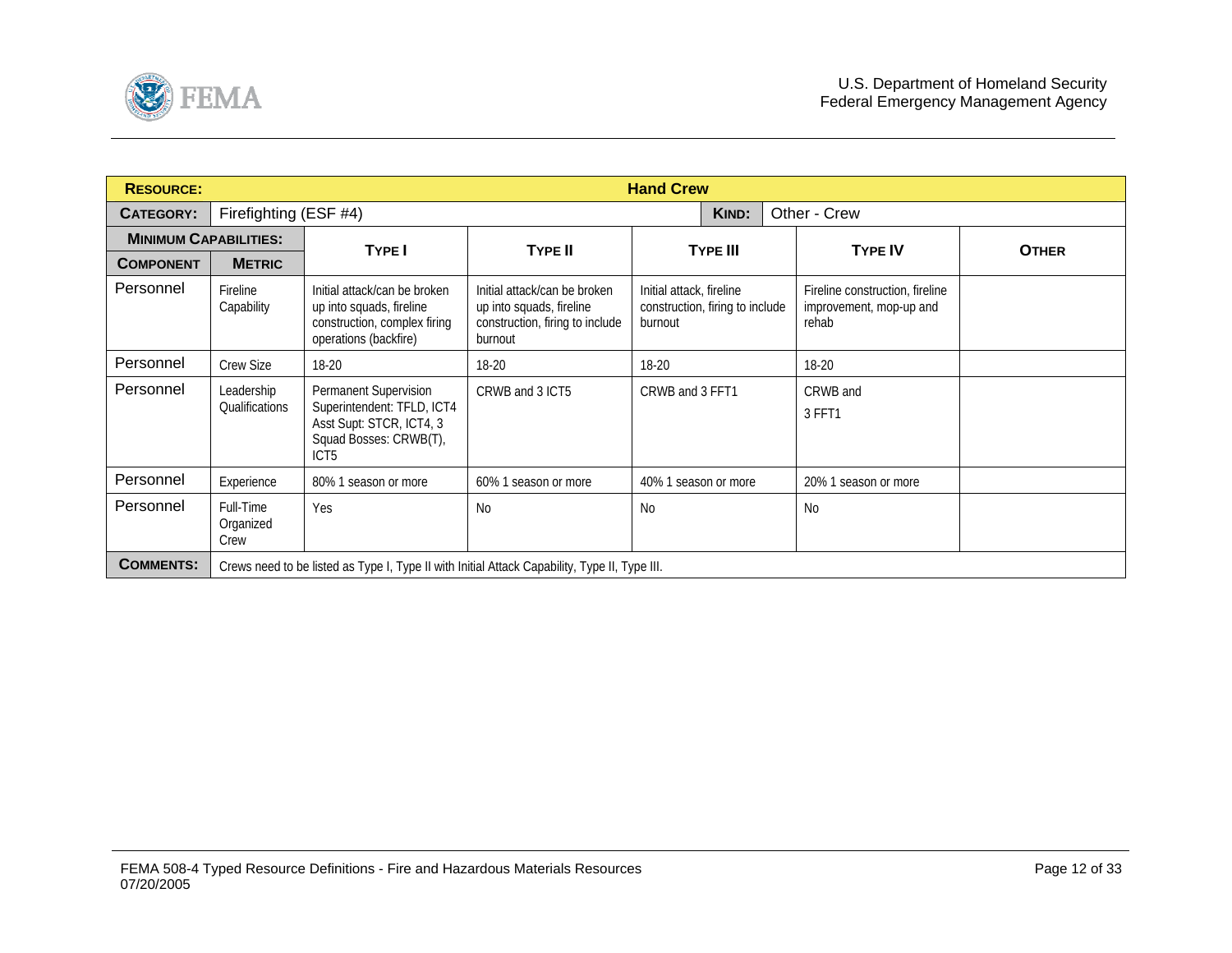<span id="page-12-0"></span>

| <b>RESOURCE:</b>             |                      |                                                                                                                                                            |                                                                                                                                                                                                                                                                                                                                                                                   | <b>HazMat Entry Team</b>                                                                                                                                                                                                                                                                                                                                                                                                                                       |                |              |
|------------------------------|----------------------|------------------------------------------------------------------------------------------------------------------------------------------------------------|-----------------------------------------------------------------------------------------------------------------------------------------------------------------------------------------------------------------------------------------------------------------------------------------------------------------------------------------------------------------------------------|----------------------------------------------------------------------------------------------------------------------------------------------------------------------------------------------------------------------------------------------------------------------------------------------------------------------------------------------------------------------------------------------------------------------------------------------------------------|----------------|--------------|
| <b>CATEGORY:</b>             |                      | Hazardous Materials Response (ESF #10)                                                                                                                     |                                                                                                                                                                                                                                                                                                                                                                                   | Team<br>KIND:                                                                                                                                                                                                                                                                                                                                                                                                                                                  |                |              |
| <b>MINIMUM CAPABILITIES:</b> |                      | <b>TYPE I</b>                                                                                                                                              | <b>TYPE II</b>                                                                                                                                                                                                                                                                                                                                                                    | <b>TYPE III</b>                                                                                                                                                                                                                                                                                                                                                                                                                                                | <b>TYPE IV</b> | <b>OTHER</b> |
| <b>COMPONENT</b>             | <b>METRIC</b>        |                                                                                                                                                            |                                                                                                                                                                                                                                                                                                                                                                                   |                                                                                                                                                                                                                                                                                                                                                                                                                                                                |                |              |
| Team                         | <b>Field Testing</b> | Same as Type II plus:<br>Known or Suspect Weapons<br>of Mass Destruction<br>Chemical/Biological<br>Substances [WMD<br>Chem/Biol                            | Same as Type III plus:<br><b>Unknown Chemicals</b>                                                                                                                                                                                                                                                                                                                                | Known Chemicals<br>The presumptive testing and<br>identification of chemical<br>substances using a variety<br>of sources to be able to<br>identify associated chemical<br>and physical properties.<br>Sources may include printed<br>and electronic reference<br>resources, safety data<br>sheets, field testing kits,<br>specific chemical testing<br>kits, chemical testing strips,<br>data derived from detection<br>devices, and air-monitoring<br>sources |                |              |
| Team                         | Air Monitoring       | Same as Type II plus:<br>(WMD Chem/Bio Aerosol<br>Vapor and Gas)<br>Advanced detection and<br>monitoring includes WMD<br>Chem/Bio detection<br>Instruments | Same as Type III plus:<br>The use of advanced<br>detection equipment to detect<br>the presence of known or<br>unknown gases or vapors.<br>Advanced detection and<br>monitoring may incorporate<br>more sophisticated<br>instruments that differentiate<br>between two or more<br>flammable vapors, and may<br>directly identify by name a<br>specific flammable or toxic<br>vapor | (Basic Confined Space<br>Monitoring; Specific Known<br>Gas Monitoring)<br>The use of devices to detect<br>the presence of known gases<br>or vapors. The basics begin<br>with ability to provide<br>standard confined space<br>readings (oxygen deficiency<br>percentage, flammable<br>atmosphere Lower Explosive<br>Limit [LEL], carbon monoxide,<br>and hydrogen sulfide)                                                                                     |                |              |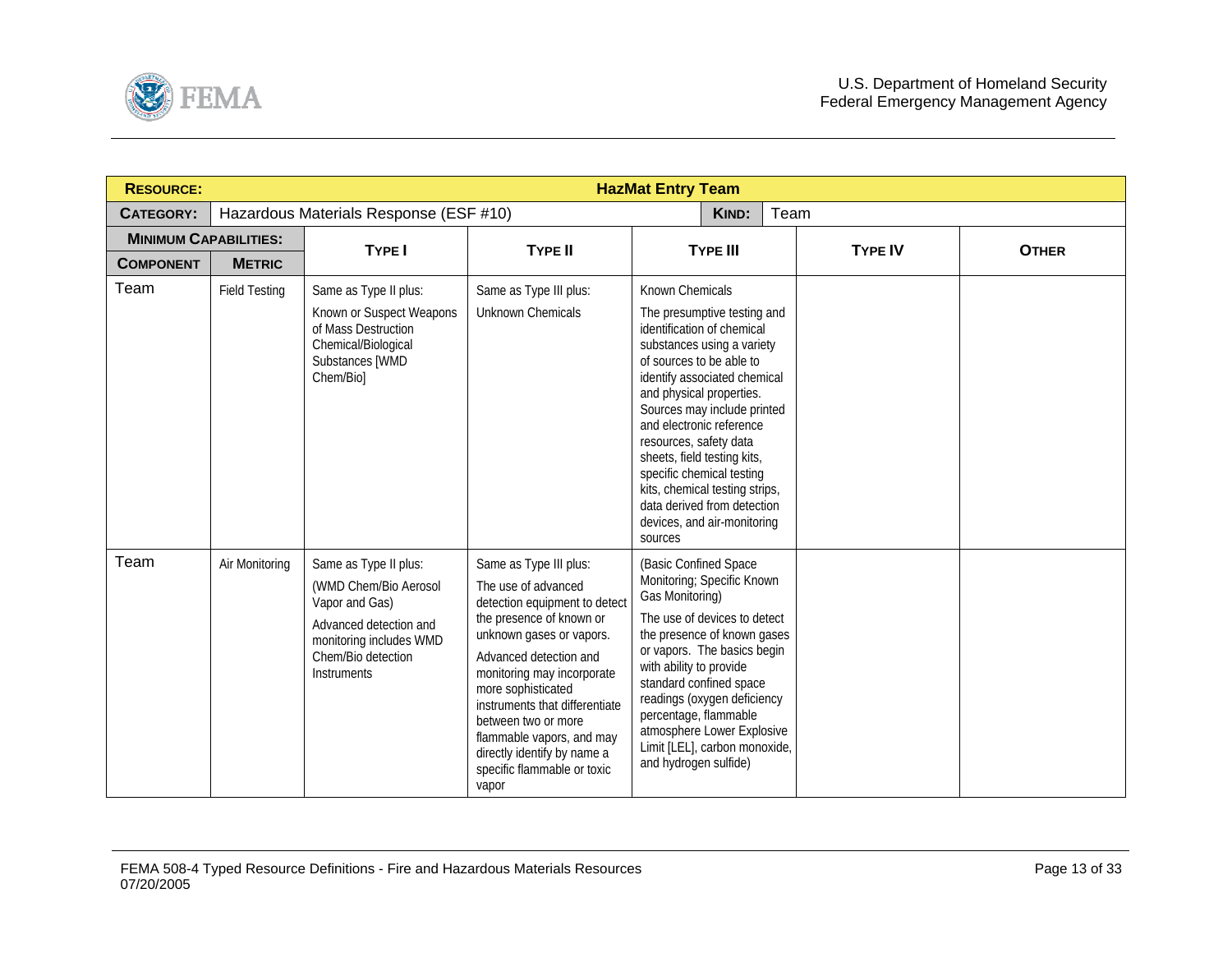

| <b>RESOURCE:</b>             |                                                              |                                                                                                                                                                                                                                                                                                                                                                           |                                                                                                                                                                                                  | <b>HazMat Entry Team</b>                                                                                                                                                                                                                                                                                                                                                                                               |                |              |
|------------------------------|--------------------------------------------------------------|---------------------------------------------------------------------------------------------------------------------------------------------------------------------------------------------------------------------------------------------------------------------------------------------------------------------------------------------------------------------------|--------------------------------------------------------------------------------------------------------------------------------------------------------------------------------------------------|------------------------------------------------------------------------------------------------------------------------------------------------------------------------------------------------------------------------------------------------------------------------------------------------------------------------------------------------------------------------------------------------------------------------|----------------|--------------|
| <b>CATEGORY:</b>             |                                                              | Hazardous Materials Response (ESF #10)                                                                                                                                                                                                                                                                                                                                    |                                                                                                                                                                                                  | Team<br>KIND:                                                                                                                                                                                                                                                                                                                                                                                                          |                |              |
| <b>MINIMUM CAPABILITIES:</b> |                                                              | <b>TYPE I</b>                                                                                                                                                                                                                                                                                                                                                             | <b>TYPE II</b>                                                                                                                                                                                   | <b>TYPE III</b>                                                                                                                                                                                                                                                                                                                                                                                                        | <b>TYPE IV</b> | <b>OTHER</b> |
| <b>COMPONENT</b>             | <b>METRIC</b>                                                |                                                                                                                                                                                                                                                                                                                                                                           |                                                                                                                                                                                                  |                                                                                                                                                                                                                                                                                                                                                                                                                        |                |              |
| Team                         | Sampling:<br>Capturing<br>Labeling<br>Evidence<br>Collection | Same as Type II plus:<br>(WMD Chem/Bio)<br>Special resources may be<br>required for air sample<br>collection                                                                                                                                                                                                                                                              | Same as Type III plus:<br>(Unknown Industrial<br>Chemicals)<br>Known and unknown<br>industrial chemicals<br>standard evidence collection<br>protocols.<br>Ability to sample liquid and<br>solids | (Known Industrial<br>Chemicals)<br>Known industrial chemicals<br>standard evidence collection<br>protocols required for each<br>include capturing and<br>collection, containerizing<br>and proper labeling, and<br>preparation for<br>transportation and<br>distribution, including<br>standard environmental<br>sampling procedures for lab<br>analysis.<br>Consistent with established<br>chain of custody protocols |                |              |
|                              | Radiation<br>Monitoring/<br>Detection                        | Same as Type II plus:<br>Identify and establish the<br>exclusion zones after<br>contamination spread (this<br>does include identification of<br>some, but not all,<br>radionuclides).<br>Ability to conduct<br>environmental and personnel<br>survey.<br>Ensure all members of survey<br>teams are equipped with<br>accumulative self-reading<br>instruments (dosimeters) | Same as Type III plus:<br>(Alpha Detection)<br>Basic criteria include<br>detection and survey<br>capabilities for alpha, beta,<br>and gamma                                                      | (Beta Detection; Gamma<br>Detection)<br>The ability to accurately<br>interpret readings from the<br>radiation-detection devices<br>and conduct geographical<br>survey search of suspected<br>radiological source or<br>contamination spread.<br>Basic criteria include<br>detection and survey<br>capabilities for beta and<br>qamma                                                                                   |                |              |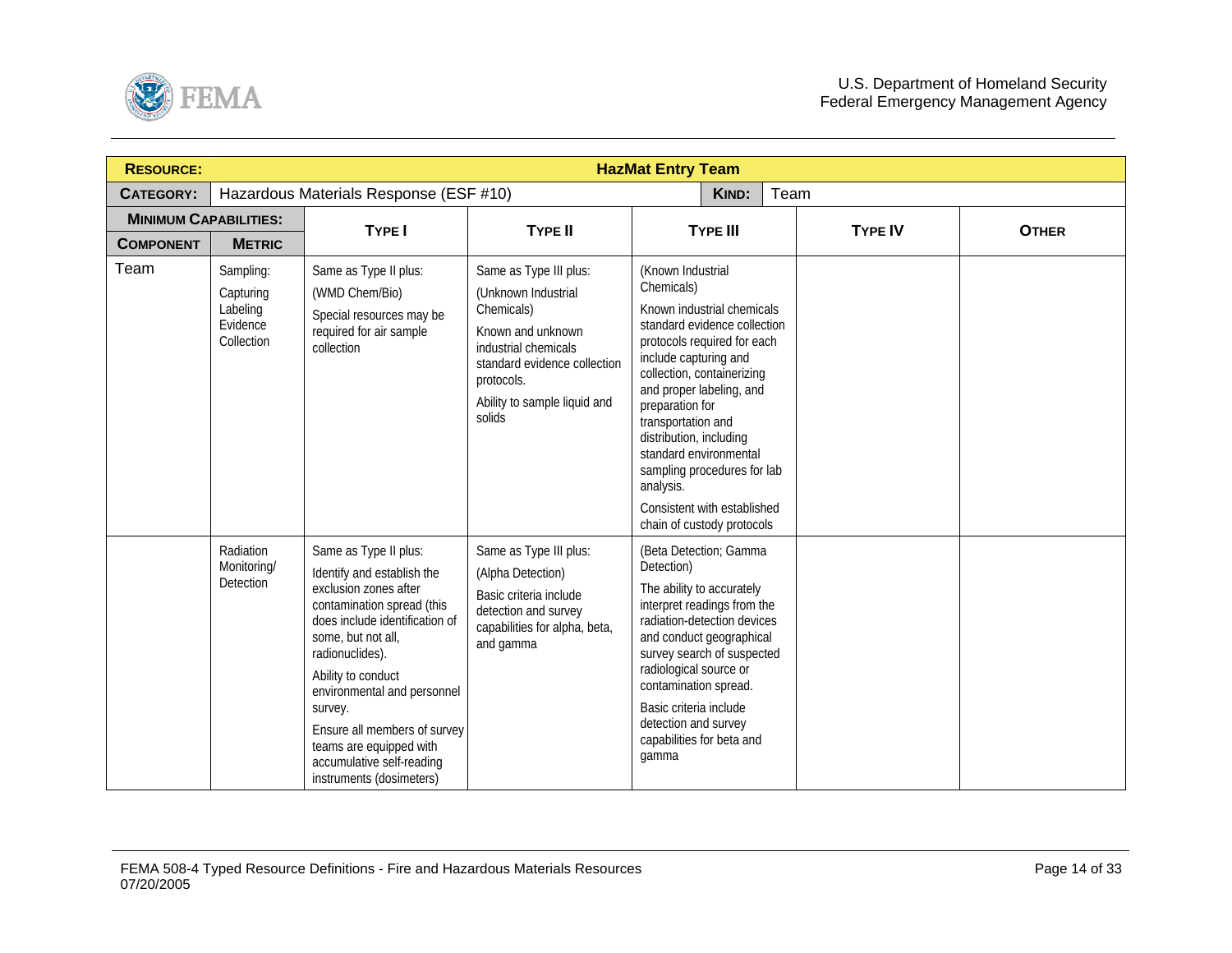

| <b>RESOURCE:</b>             |                                      |                                                                                                                                                                                                                                                                                                                                                                                                                                                                                                                                                              |                                                                                                                                                                                                                                                                                                                                                                                                 | <b>HazMat Entry Team</b>                                                                                                                                                                                                                                                                                                                                                                                                                                                                                                                                                                |                |              |
|------------------------------|--------------------------------------|--------------------------------------------------------------------------------------------------------------------------------------------------------------------------------------------------------------------------------------------------------------------------------------------------------------------------------------------------------------------------------------------------------------------------------------------------------------------------------------------------------------------------------------------------------------|-------------------------------------------------------------------------------------------------------------------------------------------------------------------------------------------------------------------------------------------------------------------------------------------------------------------------------------------------------------------------------------------------|-----------------------------------------------------------------------------------------------------------------------------------------------------------------------------------------------------------------------------------------------------------------------------------------------------------------------------------------------------------------------------------------------------------------------------------------------------------------------------------------------------------------------------------------------------------------------------------------|----------------|--------------|
| <b>CATEGORY:</b>             |                                      | Hazardous Materials Response (ESF #10)                                                                                                                                                                                                                                                                                                                                                                                                                                                                                                                       |                                                                                                                                                                                                                                                                                                                                                                                                 | Team<br><b>KIND:</b>                                                                                                                                                                                                                                                                                                                                                                                                                                                                                                                                                                    |                |              |
| <b>MINIMUM CAPABILITIES:</b> |                                      | <b>TYPE I</b>                                                                                                                                                                                                                                                                                                                                                                                                                                                                                                                                                | <b>TYPE II</b>                                                                                                                                                                                                                                                                                                                                                                                  | <b>TYPE III</b>                                                                                                                                                                                                                                                                                                                                                                                                                                                                                                                                                                         | <b>TYPE IV</b> | <b>OTHER</b> |
| <b>COMPONENT</b>             | <b>METRIC</b>                        |                                                                                                                                                                                                                                                                                                                                                                                                                                                                                                                                                              |                                                                                                                                                                                                                                                                                                                                                                                                 |                                                                                                                                                                                                                                                                                                                                                                                                                                                                                                                                                                                         |                |              |
| Equipment                    | Protective<br>Clothing:<br>Ensembles | Same as Type II plus:<br>(Weapons of Mass<br>Destruction (WMD) Vapor-<br>Protective CPC; WMD Liquid<br>Splash-Protective CPC)<br>Levels of CPC vapor<br>protection are:<br>Vapor-Protective, Flash Fire<br>Protective option for Vapor-<br>Protective, and<br>Chemical/Biological-<br>Protective option for Vapor-<br>Protective, all of which must<br>be compliant with National<br><b>Fire Protection Association</b><br>(NFPA) Standard #1991,<br>"Standard on Vapor-<br>Protective Ensembles for<br>Hazardous Materials<br>Emergencies" current edition. | Same as Type III plus:<br>(Vapor-Protective CPC; Flash<br>Fire Vapor- Protective CPC)<br>Levels of CPC vapor<br>protection are:<br>Vapor-Protective, and Flash<br>Fire Protective option for<br>Vapor-Protective both of<br>which must be compliant with<br>NFPA Standard #1991,<br>"Standard on Vapor-<br>Protective Ensembles for<br>Hazardous Materials<br>Emergencies," current<br>edition. | (Liquid Splash-Protective<br>CPC)<br><b>Chemical Protective Clothing</b><br>(CPC), which includes<br>complete ensembles (suit,<br>boots, gloves) and may<br>incorporate various<br>configurations (encapsulating,<br>non-encapsulating, jumpsuit,<br>multi-piece) depending upon<br>the level of protection<br>needed.<br>Level of CPC liquid protection<br>is:<br>Liquid Splash-Protective,<br>which must be compliant with<br>NFPA Standard #1992,<br>"Standard on Liquid Splash-<br>Protective Ensembles and<br>Clothing for Hazardous<br>Materials Emergencies,"<br>current edition |                |              |
| Equipment                    | Technical<br>Reference               | Same as Type II plus:<br>(WMD Chem/Bio)                                                                                                                                                                                                                                                                                                                                                                                                                                                                                                                      | Same as Type III plus:<br>(Plume Air Modeling; Map<br>Overlays)<br>At a minimum, technical<br>references will have the<br>ability to outsource additional<br>capabilities and have one<br>source for air-modeling<br>capability                                                                                                                                                                 | (Printed and Electronic)<br>Access to and use of various<br>databases, chemical<br>substance data depositories,<br>and other guidelines and<br>safety data sheets, either in<br>print format, electronic format,<br>stand-alone computer<br>programs, or data available<br>via telecommunications. The<br>interpretation of data<br>collected from electronic                                                                                                                                                                                                                           |                |              |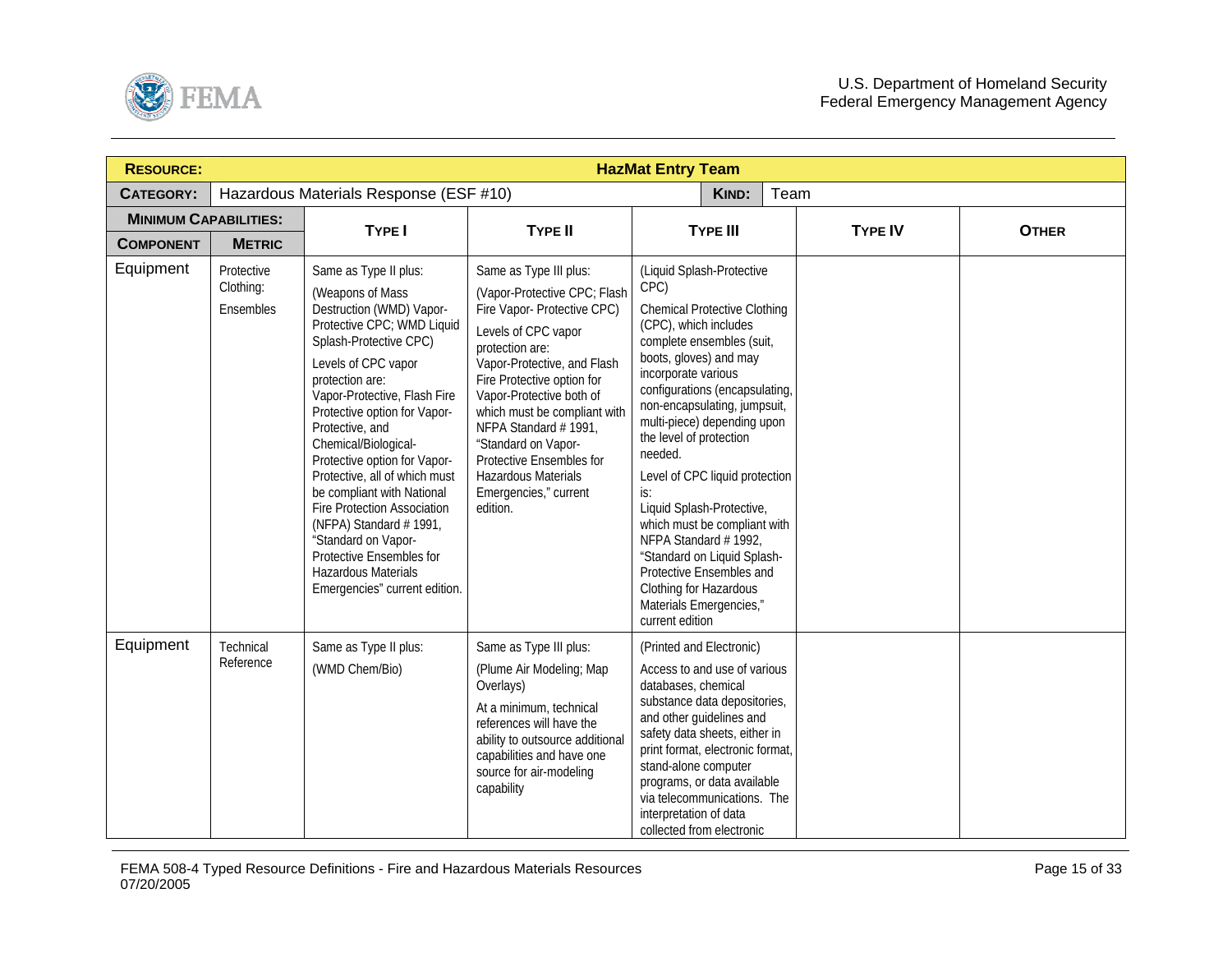

| <b>RESOURCE:</b>             |                         |                                                                                                                                                                                               |                                                                                                                                                                                                                                                                                                                                                                                                                               | <b>HazMat Entry Team</b>                                                                                                                                                                                                                           |                |              |
|------------------------------|-------------------------|-----------------------------------------------------------------------------------------------------------------------------------------------------------------------------------------------|-------------------------------------------------------------------------------------------------------------------------------------------------------------------------------------------------------------------------------------------------------------------------------------------------------------------------------------------------------------------------------------------------------------------------------|----------------------------------------------------------------------------------------------------------------------------------------------------------------------------------------------------------------------------------------------------|----------------|--------------|
| <b>CATEGORY:</b>             |                         | Hazardous Materials Response (ESF #10)                                                                                                                                                        |                                                                                                                                                                                                                                                                                                                                                                                                                               | Team<br>KIND:                                                                                                                                                                                                                                      |                |              |
| <b>MINIMUM CAPABILITIES:</b> |                         | <b>TYPE I</b>                                                                                                                                                                                 | <b>TYPE II</b>                                                                                                                                                                                                                                                                                                                                                                                                                | <b>TYPE III</b>                                                                                                                                                                                                                                    | <b>TYPE IV</b> | <b>OTHER</b> |
| <b>COMPONENT</b>             | <b>METRIC</b>           |                                                                                                                                                                                               |                                                                                                                                                                                                                                                                                                                                                                                                                               |                                                                                                                                                                                                                                                    |                |              |
|                              |                         |                                                                                                                                                                                               |                                                                                                                                                                                                                                                                                                                                                                                                                               | devices and chemical testing<br>procedures                                                                                                                                                                                                         |                |              |
| Equipment                    | Special<br>Capabilities | Same as Type II plus:<br>(Digital Imaging<br>Documentation Capability)                                                                                                                        | Same as Type III plus:<br>(Heat Sensing Capability;<br>Light Amplification Capability)                                                                                                                                                                                                                                                                                                                                        | (Gloves and Other<br>Specialized Equipment Based<br>on Local Risk Assessment)<br>Additional resources that<br>augment the capabilities of<br>the team                                                                                              |                |              |
| Equipment                    | Intervention            | Same as Type II plus:<br>(WMD Chem/Bio Agent<br>Confinement)<br>Advanced capabilities should<br>include ability to intervene<br>and confine incidents<br>involving WMD Chem/Bio<br>substances | Same as Type III plus:<br>(Liquid Leak Intervention;<br>Neutralization; Plugging;<br>Patching; Vapor Leak<br>Intervention)<br>Chemical means such as<br>neutralization and<br>encapsulation of known and<br>unknown chemicals.<br>Mechanical means include<br>specially designed kits for<br>controlling leaks in rail car<br>dome assemblies and<br>pressurized containers, to<br>pneumatic and standard<br>patching systems | (Diking; Damming;<br>Absorption)<br>Employment of mechanical<br>means of intervention and<br>control such as plugging,<br>patching, off-loading, and<br>tank stabilization<br>Environmental means such<br>as absorption, dams, dikes,<br>and booms |                |              |
| Equipment                    | Decontamination         | Same as Type II plus:<br>(WMD Chem/Bio)<br>Capable of providing<br>decontamination for known<br>and unknown contaminants<br>and WMD Chem/Bio.                                                 | Same as Type III plus:<br>(Unknown Contaminants)<br>Capable of providing<br>decontamination for known<br>and unknown contaminants.                                                                                                                                                                                                                                                                                            | (Known Contaminants Based)<br>on Local Risk Assessment)<br>Must be self-sufficient to<br>provide decontamination for<br>members of their team.<br>Capable of providing<br>decontamination for known<br>contaminants.                               |                |              |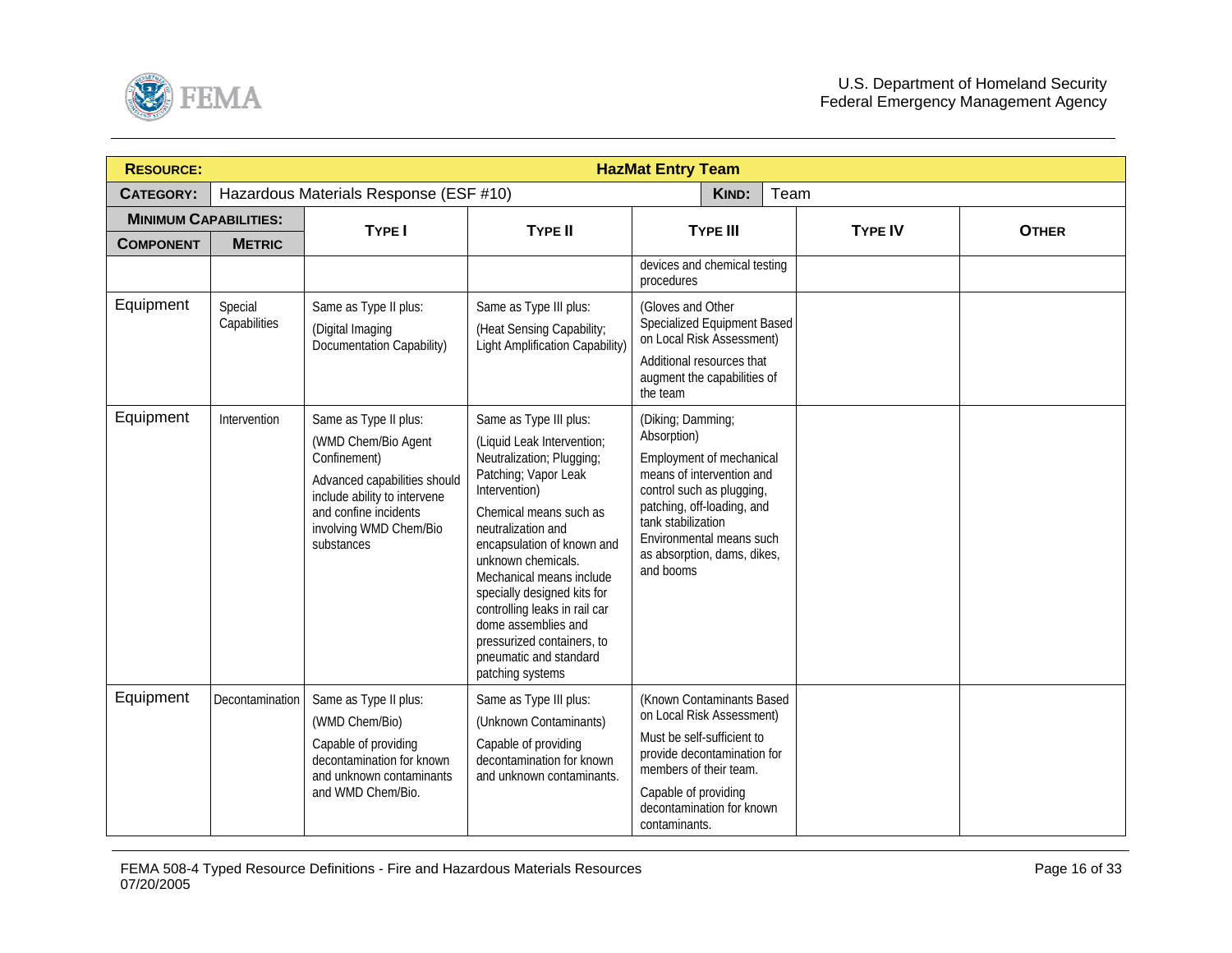

| <b>RESOURCE:</b>             |                |                                                  |                                           | <b>HazMat Entry Team</b>                                                                                                                                                                                                                                                                                                                                                                                                                                                                                                                     |                |              |
|------------------------------|----------------|--------------------------------------------------|-------------------------------------------|----------------------------------------------------------------------------------------------------------------------------------------------------------------------------------------------------------------------------------------------------------------------------------------------------------------------------------------------------------------------------------------------------------------------------------------------------------------------------------------------------------------------------------------------|----------------|--------------|
| <b>CATEGORY:</b>             |                | Hazardous Materials Response (ESF #10)           |                                           | Team<br>KIND:                                                                                                                                                                                                                                                                                                                                                                                                                                                                                                                                |                |              |
| <b>MINIMUM CAPABILITIES:</b> |                | <b>TYPE I</b>                                    | <b>TYPE II</b>                            | <b>TYPE III</b>                                                                                                                                                                                                                                                                                                                                                                                                                                                                                                                              | <b>TYPE IV</b> | <b>OTHER</b> |
| <b>COMPONENT</b>             | <b>METRIC</b>  |                                                  |                                           |                                                                                                                                                                                                                                                                                                                                                                                                                                                                                                                                              |                |              |
| Equipment                    | Communications | Same as Type II plus:<br>(Secure Communications) | Same as Type III plus:<br>(Wireless Data) | (In-Suit; Wireless Voice)<br>Personnel utilizing CPC shall<br>be able to communicate<br>appropriately and safely with<br>one another and their team<br>leaders                                                                                                                                                                                                                                                                                                                                                                               |                |              |
| Personnel                    | Staffing       | 5 Personnel                                      | 5 Personnel                               | 5 Personnel                                                                                                                                                                                                                                                                                                                                                                                                                                                                                                                                  |                |              |
| Personnel                    | Training       | Same as Type II                                  | Same as Type III                          | All personnel must be trained<br>to the minimum response<br>standards in accordance with<br>the most current editions of<br>NFPA Standard #471,<br>"Recommended Practice for<br>Responding to Hazardous<br>Materials Incidents," NFPA<br>Standard #472, "Standard for<br>Professional Competence of<br>Responders to Hazardous<br>Materials Incidents," and<br>NFPA Standard #473,<br>"Standard for Competencies<br>for EMS Personnel<br>Responding to Hazardous<br>Materials Incidents," as is<br>appropriate for the specific<br>team type |                |              |
| Personnel                    | Sustainability | Same as Type II                                  | Same as Type III                          | Capability to Perform Three<br>(3) Entries in a 24-hour<br>Period                                                                                                                                                                                                                                                                                                                                                                                                                                                                            |                |              |
| <b>COMMENTS:</b>             |                |                                                  |                                           |                                                                                                                                                                                                                                                                                                                                                                                                                                                                                                                                              |                |              |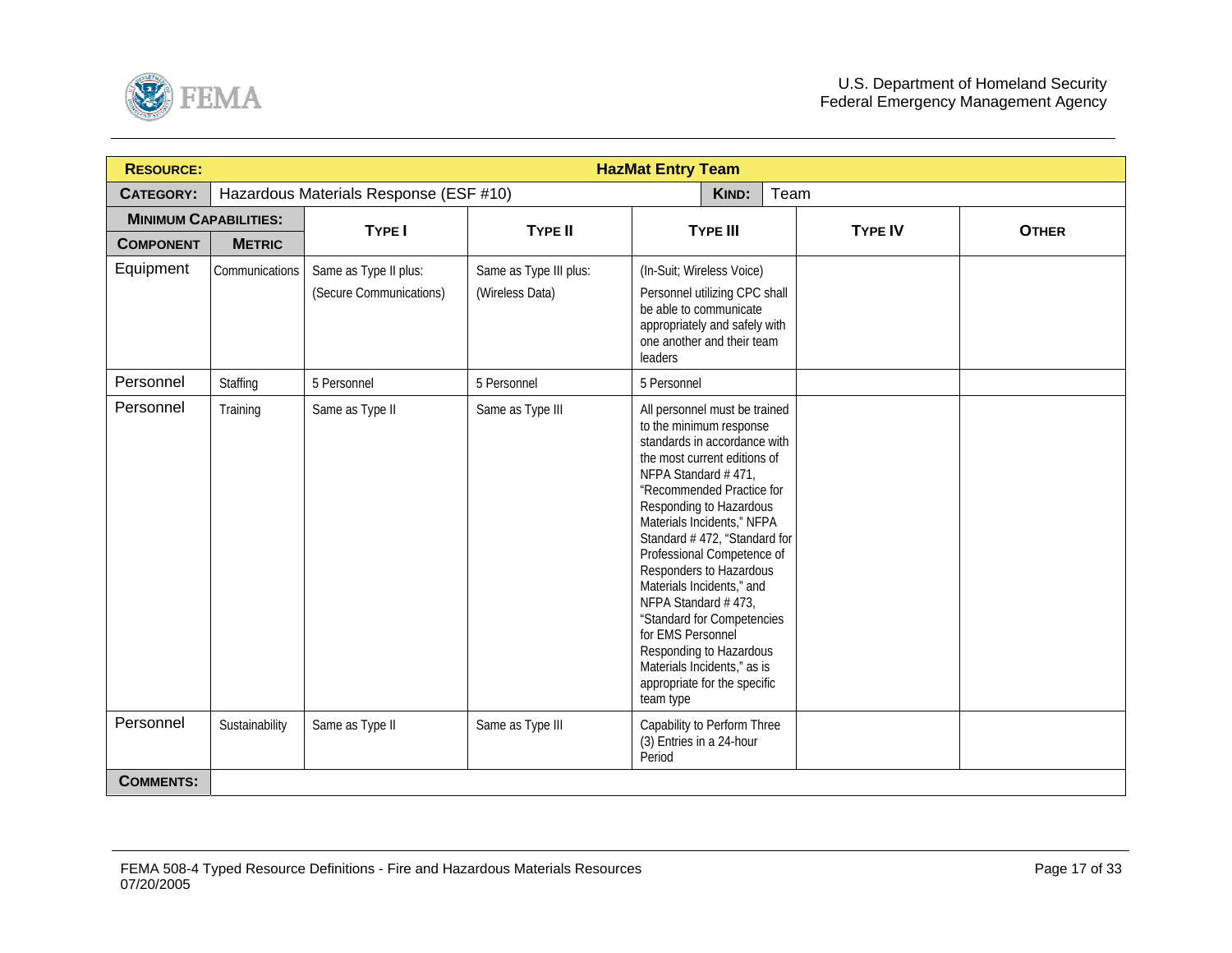<span id="page-17-0"></span>

| <b>RESOURCE:</b>             |                           | <b>Helicopters, Firefighting</b>                                                   |                 |                 |                |              |  |  |  |  |  |
|------------------------------|---------------------------|------------------------------------------------------------------------------------|-----------------|-----------------|----------------|--------------|--|--|--|--|--|
| <b>CATEGORY:</b>             |                           | Firefighting (ESF #4)<br>Aircraft<br>KIND:                                         |                 |                 |                |              |  |  |  |  |  |
| <b>MINIMUM CAPABILITIES:</b> |                           | <b>TYPE I</b>                                                                      | <b>TYPE II</b>  | <b>TYPE III</b> | <b>TYPE IV</b> | <b>OTHER</b> |  |  |  |  |  |
| <b>COMPONENT</b>             | <b>METRIC</b>             |                                                                                    |                 |                 |                |              |  |  |  |  |  |
| Personnel                    | Seats,<br>Including Pilot | 16                                                                                 | 10              | 5               | 3              |              |  |  |  |  |  |
| Equipment                    | Card Weight<br>Capacity   | 5,000 lbs                                                                          | 2,500 lbs       | 1.200 lbs       | 600 lbs        |              |  |  |  |  |  |
| Vehicle                      | Gallons                   | 700                                                                                | 300             | 100             | 75             |              |  |  |  |  |  |
| Supply                       | Example                   | <b>Bell 214</b>                                                                    | <b>Bell 205</b> | Bell 206        | Bell 47        |              |  |  |  |  |  |
| <b>COMMENTS:</b>             |                           | Firefighting Helicopters may be equipped with rescue, medical, or other equipment. |                 |                 |                |              |  |  |  |  |  |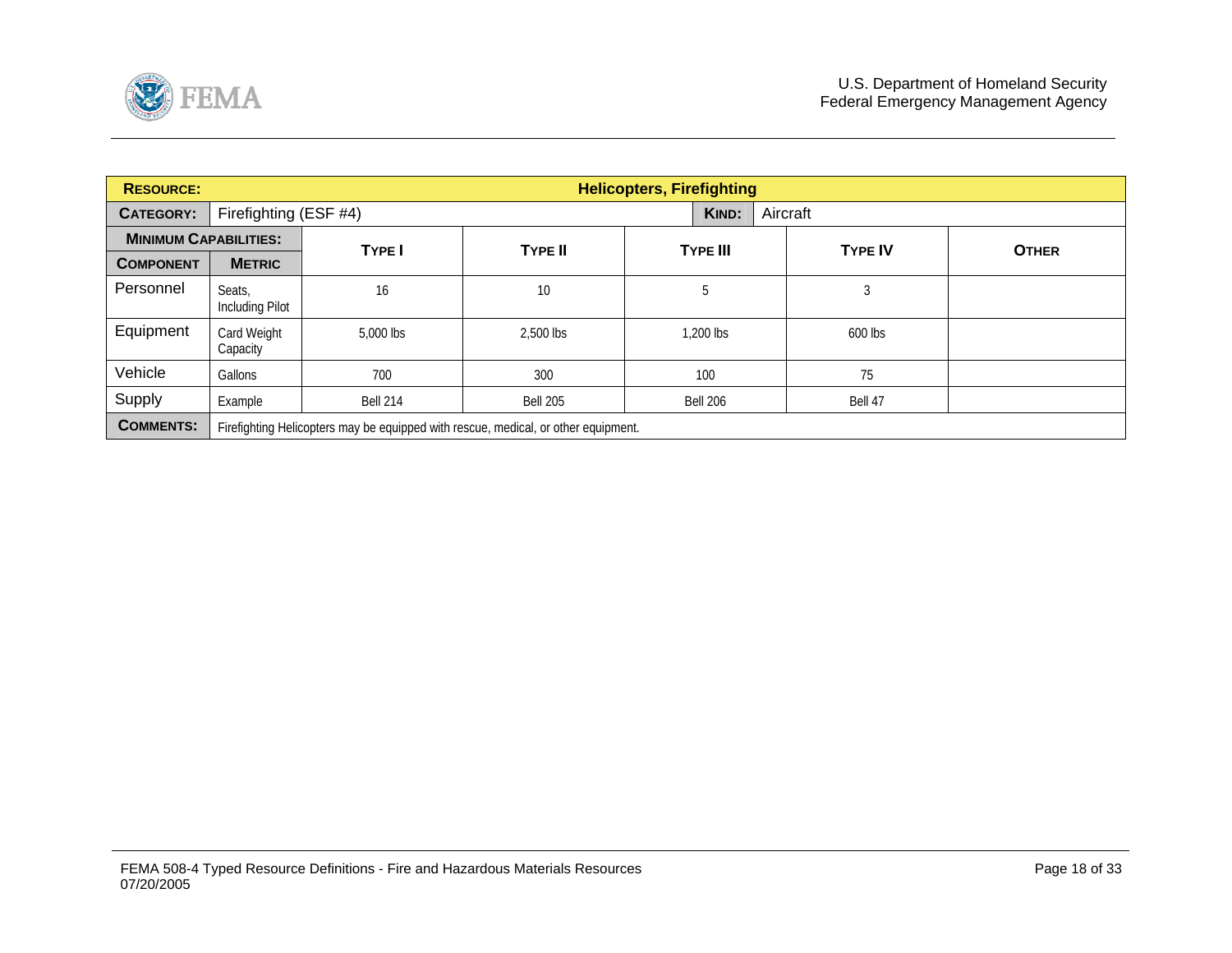<span id="page-18-0"></span>

| <b>RESOURCE:</b>             |                   | <b>Helitanker (firefighting helicopter)</b>                                                          |                |  |                 |  |                |              |  |  |  |  |
|------------------------------|-------------------|------------------------------------------------------------------------------------------------------|----------------|--|-----------------|--|----------------|--------------|--|--|--|--|
| <b>CATEGORY:</b>             |                   | Firefighting (ESF #4)                                                                                |                |  |                 |  | Aircraft       |              |  |  |  |  |
| <b>MINIMUM CAPABILITIES:</b> | TYPE I            |                                                                                                      | <b>TYPE II</b> |  | <b>TYPE III</b> |  | <b>TYPE IV</b> | <b>OTHER</b> |  |  |  |  |
| <b>COMPONENT</b>             | <b>METRIC</b>     |                                                                                                      |                |  |                 |  |                |              |  |  |  |  |
| Equipment                    | <b>Fixed Tank</b> |                                                                                                      |                |  |                 |  |                |              |  |  |  |  |
| Equipment                    | 1100 gal/min      |                                                                                                      |                |  |                 |  |                |              |  |  |  |  |
| <b>COMMENTS:</b>             |                   | Helitankers are large capacity helicopters (e.g., Sikorsky model) certified by the Air Tanker Board. |                |  |                 |  |                |              |  |  |  |  |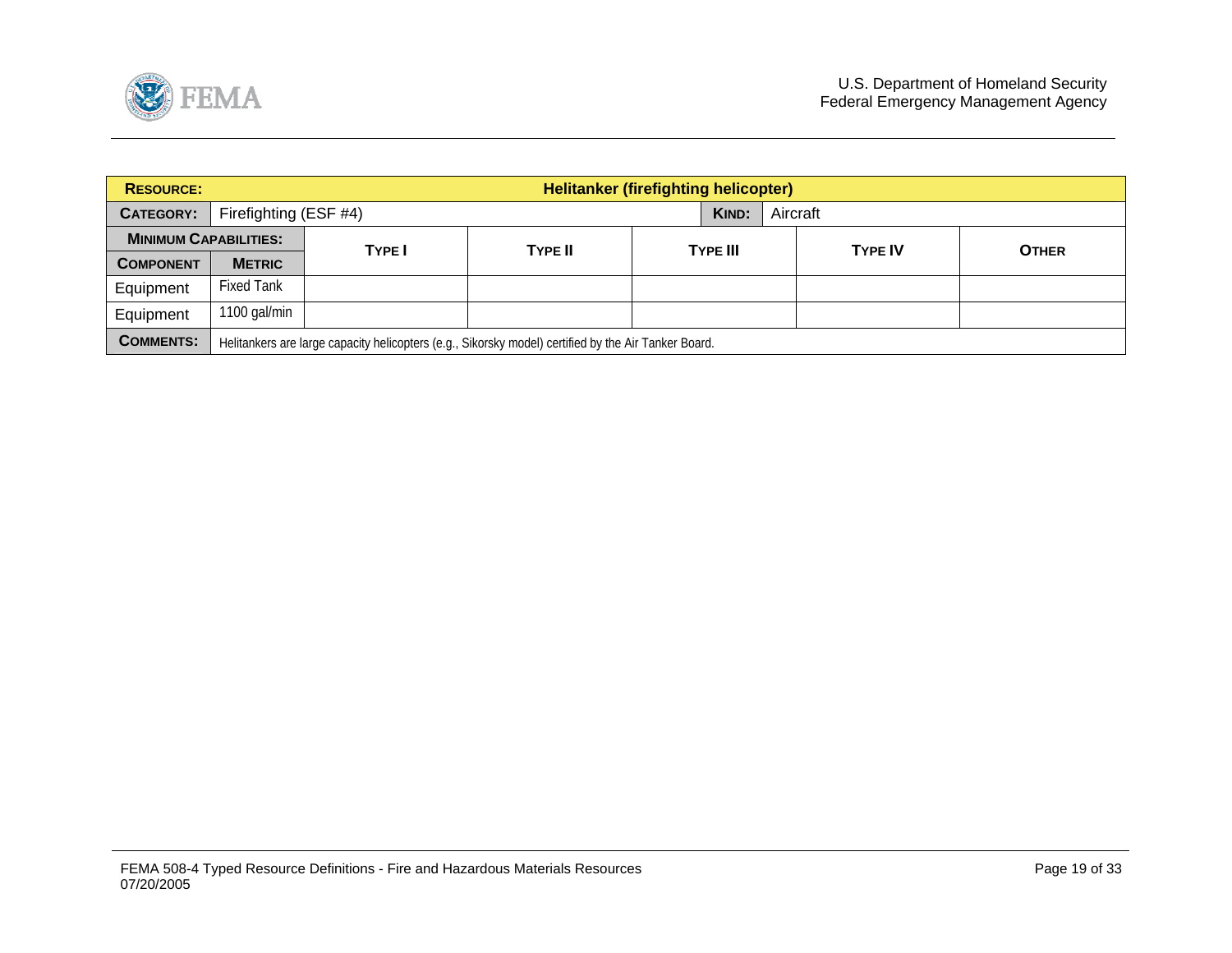<span id="page-19-0"></span>

| <b>RESOURCE:</b> |                                                    |        |                | <b>Incident Management Team, Firefighting</b> |                |              |  |  |  |
|------------------|----------------------------------------------------|--------|----------------|-----------------------------------------------|----------------|--------------|--|--|--|
| <b>CATEGORY:</b> | Firefighting (ESF #4)                              |        |                | KIND:<br>Team                                 |                |              |  |  |  |
|                  | <b>MINIMUM CAPABILITIES:</b>                       | TYPE I | <b>TYPE II</b> | <b>TYPE III</b>                               | <b>TYPE IV</b> | <b>OTHER</b> |  |  |  |
| <b>COMPONENT</b> | <b>METRIC</b>                                      |        |                |                                               |                |              |  |  |  |
| Personnel        | Incident<br>Commander<br>$(ICT1-5)$                | Yes    | Yes            | Yes                                           | Yes            | Yes          |  |  |  |
| Personnel        | Safety Officer<br>$(SOF1-3)$                       | Yes    | Yes            | Yes                                           |                |              |  |  |  |
| Personnel        | Information<br>Officer (IOF1-3)                    | Yes    | Yes            | Yes                                           |                |              |  |  |  |
| Personnel        | Operations<br>Section Chief<br>$(OSC1-2)$          | 2 ea.  | 2 ea.          |                                               |                |              |  |  |  |
| Personnel        | Division/Group<br>Supervisor                       | 4 ea.  |                |                                               |                |              |  |  |  |
| Personnel        | Air Operations<br><b>Branch Director</b><br>(AOBD) | Yes    |                |                                               |                |              |  |  |  |
| Personnel        | Air Support<br>Group<br>Supervisor<br>(ASG)        | Yes    |                |                                               |                |              |  |  |  |
| Personnel        | Air Tactical<br>Group<br>Supervisor<br>(ATG)       | Yes    |                |                                               |                |              |  |  |  |
| Personnel        | <b>Planning Section</b><br>Chief (PSC 1-2)         | Yes    | Yes            |                                               |                |              |  |  |  |
| Personnel        | <b>Situation Unit</b><br>Leader (SITL)             | Yes    |                |                                               |                |              |  |  |  |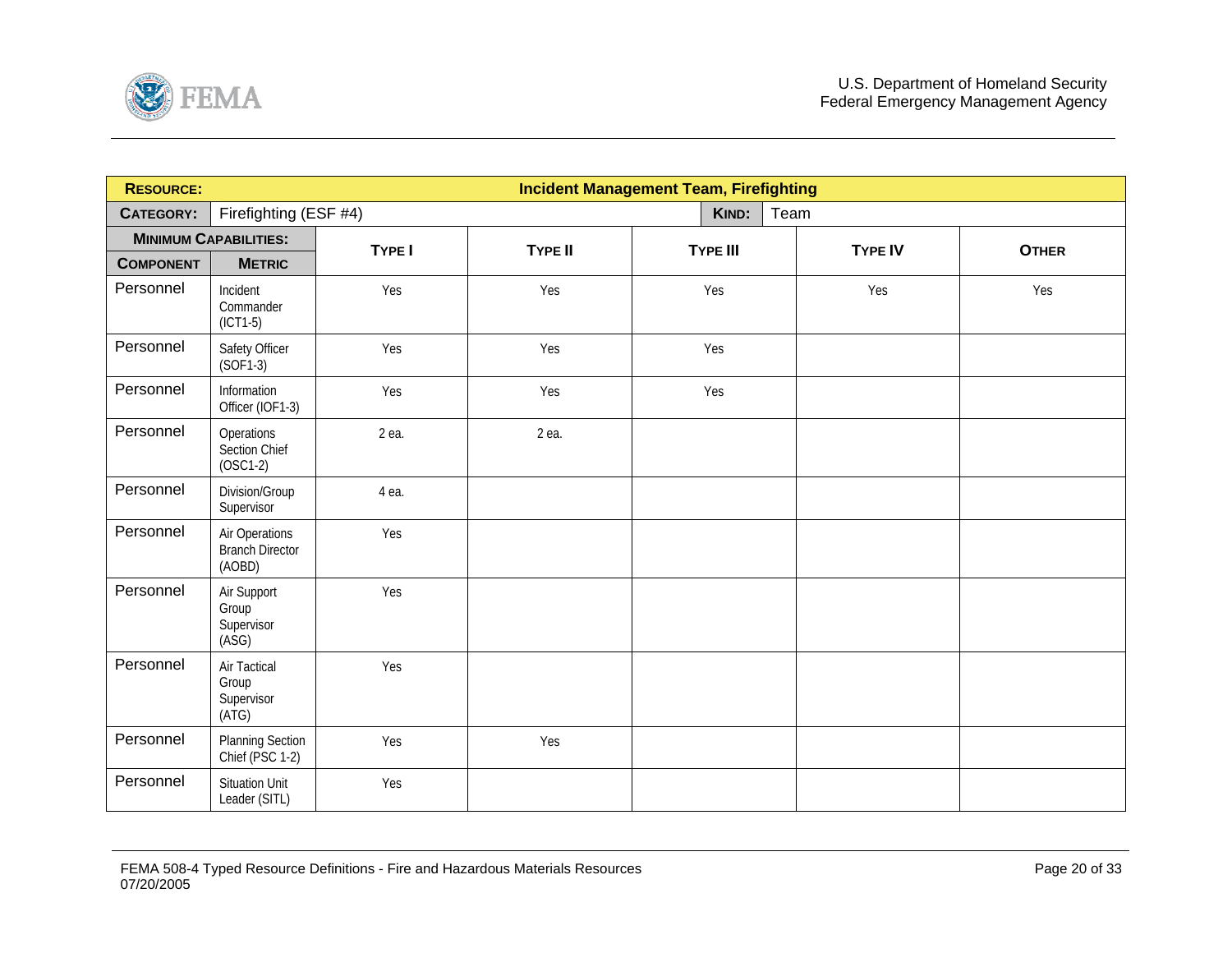

| <b>RESOURCE:</b> |                                             |        |                | <b>Incident Management Team, Firefighting</b> |                |              |
|------------------|---------------------------------------------|--------|----------------|-----------------------------------------------|----------------|--------------|
| <b>CATEGORY:</b> | Firefighting (ESF #4)                       |        |                | KIND:                                         | Team           |              |
|                  | <b>MINIMUM CAPABILITIES:</b>                | TYPE I | <b>TYPE II</b> | <b>TYPE III</b>                               | <b>TYPE IV</b> | <b>OTHER</b> |
| <b>COMPONENT</b> | <b>METRIC</b>                               |        |                |                                               |                |              |
| Personnel        | Resource Unit<br>Leader (RESL)              | 2 ea.  |                |                                               |                |              |
| Personnel        | Fire Behavior<br>Analyst (FBAN)             | Yes    |                |                                               |                |              |
| Personnel        | <b>Logistics Section</b><br>Chief (LSC 1-2) | Yes    | Yes            |                                               |                |              |
| Personnel        | Communications<br>Unit Leader<br>(COML)     | Yes    |                |                                               |                |              |
| Personnel        | Supply Unit<br>Leader (SPUL)                | Yes    |                |                                               |                |              |
| Personnel        | <b>Facilities Unit</b><br>Leader (FACL)     | Yes    |                |                                               |                |              |
| Personnel        | Ground Support<br>Unit Leader<br>(GSUL)     | Yes    |                |                                               |                |              |
| Personnel        | Finance/Admin<br>Section Chief<br>(FSC 1-2) | Yes    | Yes            |                                               |                |              |
| Personnel        | <b>Time Unit</b><br>Leader (TIME)           | Yes    |                |                                               |                |              |
| Personnel        | Comp/Claims<br>Unit Leader<br>(COMP)        | Yes    |                |                                               |                |              |
| Personnel        | Procurement<br>Unit Leader<br>(PROC)        | Yes    |                |                                               |                |              |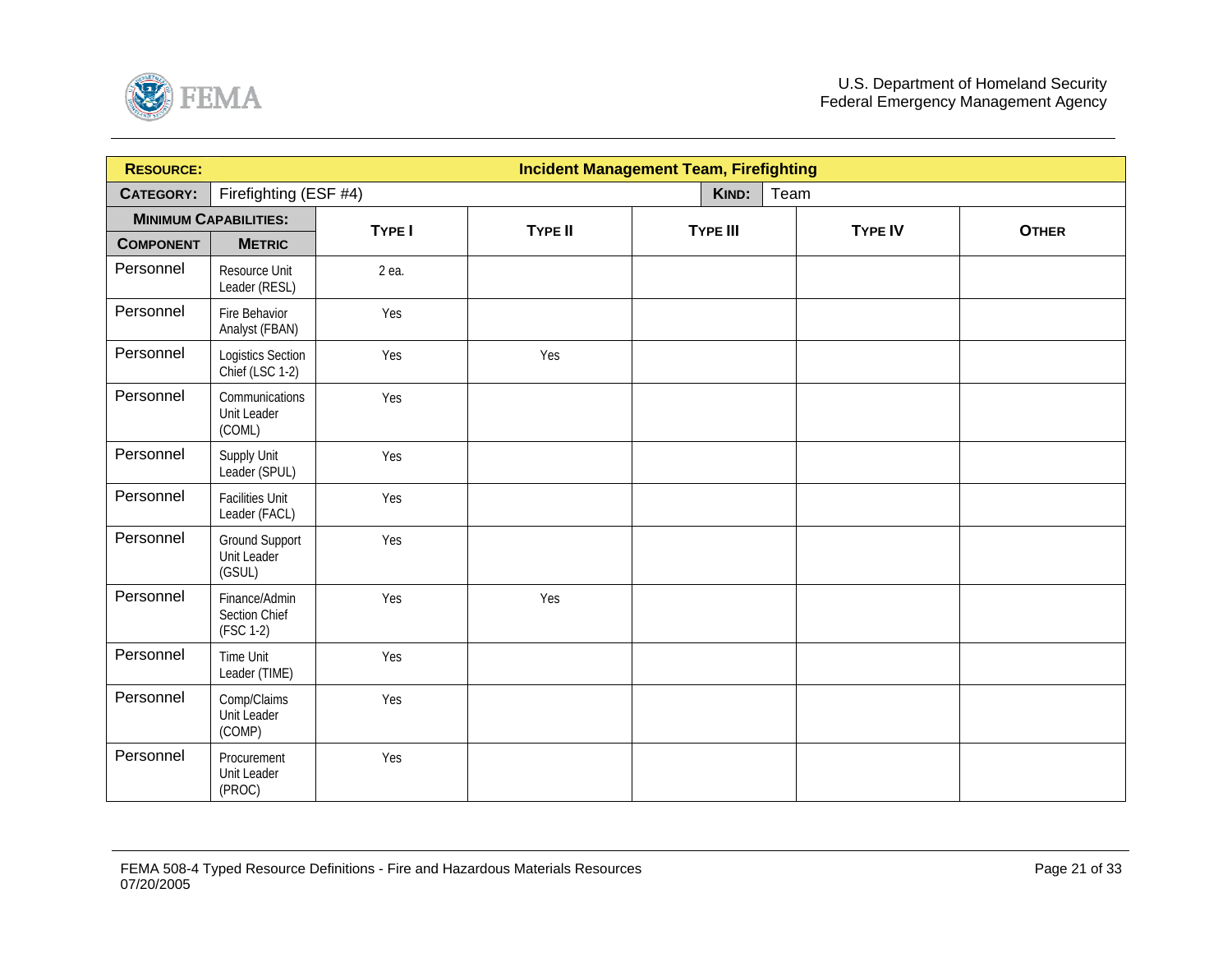

| <b>RESOURCE:</b>             |                                                                                                                                                                                                                                                                                                                                                                                                                                |                                                                         |                                                                                                                                                                                                                                                                                                                                                                                                                                                                    | <b>Incident Management Team, Firefighting</b> |      |                |              |  |  |  |
|------------------------------|--------------------------------------------------------------------------------------------------------------------------------------------------------------------------------------------------------------------------------------------------------------------------------------------------------------------------------------------------------------------------------------------------------------------------------|-------------------------------------------------------------------------|--------------------------------------------------------------------------------------------------------------------------------------------------------------------------------------------------------------------------------------------------------------------------------------------------------------------------------------------------------------------------------------------------------------------------------------------------------------------|-----------------------------------------------|------|----------------|--------------|--|--|--|
| <b>CATEGORY:</b>             | Firefighting (ESF #4)                                                                                                                                                                                                                                                                                                                                                                                                          |                                                                         |                                                                                                                                                                                                                                                                                                                                                                                                                                                                    | KIND:                                         | Team |                |              |  |  |  |
| <b>MINIMUM CAPABILITIES:</b> |                                                                                                                                                                                                                                                                                                                                                                                                                                | <b>TYPE I</b>                                                           | <b>TYPE II</b>                                                                                                                                                                                                                                                                                                                                                                                                                                                     | <b>TYPE III</b>                               |      | <b>TYPE IV</b> | <b>OTHER</b> |  |  |  |
| <b>COMPONENT</b>             | <b>METRIC</b>                                                                                                                                                                                                                                                                                                                                                                                                                  |                                                                         |                                                                                                                                                                                                                                                                                                                                                                                                                                                                    |                                               |      |                |              |  |  |  |
| <b>COMMENTS:</b>             | Type I Incident Management Team                                                                                                                                                                                                                                                                                                                                                                                                |                                                                         |                                                                                                                                                                                                                                                                                                                                                                                                                                                                    |                                               |      |                |              |  |  |  |
|                              |                                                                                                                                                                                                                                                                                                                                                                                                                                | must complete the Advanced Incident Management (S-520) training course. | To become eligible for participating on a National Type I team, any person filling a team position as the Incident Commander, Safety Officer, Information Officer, or general staff                                                                                                                                                                                                                                                                                |                                               |      |                |              |  |  |  |
|                              | Type II Incident Management Team                                                                                                                                                                                                                                                                                                                                                                                               |                                                                         |                                                                                                                                                                                                                                                                                                                                                                                                                                                                    |                                               |      |                |              |  |  |  |
|                              |                                                                                                                                                                                                                                                                                                                                                                                                                                | complete the Command and General Staff (S-420) training course.         | To become eligible for participation on a Type II team, any person filling a team position as the Incident Commander, Safety Officer, Information Officer, or general staff must                                                                                                                                                                                                                                                                                   |                                               |      |                |              |  |  |  |
|                              | <b>Type I Positions</b>                                                                                                                                                                                                                                                                                                                                                                                                        |                                                                         |                                                                                                                                                                                                                                                                                                                                                                                                                                                                    |                                               |      |                |              |  |  |  |
|                              |                                                                                                                                                                                                                                                                                                                                                                                                                                |                                                                         | Incident Commander Type I: Prerequisite experience includes satisfactory performance as an Incident Commander Type II; satisfactory position performance as an Incident<br>Commander Type I on a wildland fire incident. Required Training: Advanced Incident Management (S-520).                                                                                                                                                                                  |                                               |      |                |              |  |  |  |
|                              | <b>Type II Positions</b>                                                                                                                                                                                                                                                                                                                                                                                                       |                                                                         |                                                                                                                                                                                                                                                                                                                                                                                                                                                                    |                                               |      |                |              |  |  |  |
|                              |                                                                                                                                                                                                                                                                                                                                                                                                                                |                                                                         | Incident Commander Type II: Prerequisite experience includes satisfactory performance as an Incident Commander Type III; satisfactory performance as an Operations Section<br>Chief Type II; satisfactory position performance as an Incident Commander Type II on a wildland fire incident. Required Training: Command and General Staff (S-420).<br>Additional Training: Advanced ICS (I-400), Incident Commander (S-400), Advanced Management Concepts (S-481). |                                               |      |                |              |  |  |  |
|                              | <b>Type III Positions</b>                                                                                                                                                                                                                                                                                                                                                                                                      |                                                                         |                                                                                                                                                                                                                                                                                                                                                                                                                                                                    |                                               |      |                |              |  |  |  |
|                              |                                                                                                                                                                                                                                                                                                                                                                                                                                | Additional Training: Incident Commander Extended Attack (S-300).        | Incident Commander Type III: Prerequisite experience includes satisfactory performance as an Incident Commander Type IV; satisfactory performance as a Task Force Leader;<br>satisfactory position performance as an Incident Commander Type III on a wildland fire incident. Required Training: Introduction to Wildland Fire Behavior Calculations (S-390).                                                                                                      |                                               |      |                |              |  |  |  |
|                              | <b>Type IV Positions</b>                                                                                                                                                                                                                                                                                                                                                                                                       |                                                                         |                                                                                                                                                                                                                                                                                                                                                                                                                                                                    |                                               |      |                |              |  |  |  |
|                              | Incident Commander Type IV: Prerequisite experience includes satisfactory performance as a Single Resource Boss (Crew, Dozer, Engine, Tractor/Plow); satisfactory position<br>performance as an Incident Commander Type IV on a wildland fire incident. Required Training: Fire Operations in the Urban Interface (S-215). Additional Training: Initial<br>Attack Incident Commander (S-200), and Ignition Operations (S-234). |                                                                         |                                                                                                                                                                                                                                                                                                                                                                                                                                                                    |                                               |      |                |              |  |  |  |
|                              | <b>Type V Positions</b>                                                                                                                                                                                                                                                                                                                                                                                                        |                                                                         |                                                                                                                                                                                                                                                                                                                                                                                                                                                                    |                                               |      |                |              |  |  |  |
|                              | Incident Commander Type V: Prerequisite experience includes satisfactory performance as an Advanced Firefighter/Squad Boss; satisfactory position performance as an<br>Incident Commander Type V on a wildland fire incident. Required Training: Look Up, Look Down, Look Around (S-133). Additional Training: Intermediate Wildland Fire<br>Behavior (S-290).                                                                 |                                                                         |                                                                                                                                                                                                                                                                                                                                                                                                                                                                    |                                               |      |                |              |  |  |  |
|                              |                                                                                                                                                                                                                                                                                                                                                                                                                                | Guide, January 2000 (PMS 310-1, NFES 1414).                             | Source: National Wildfire Coordination Group (NWCG) Publication, National Interagency Incident Management System, Wildland and Prescribed Fire Qualifications System                                                                                                                                                                                                                                                                                               |                                               |      |                |              |  |  |  |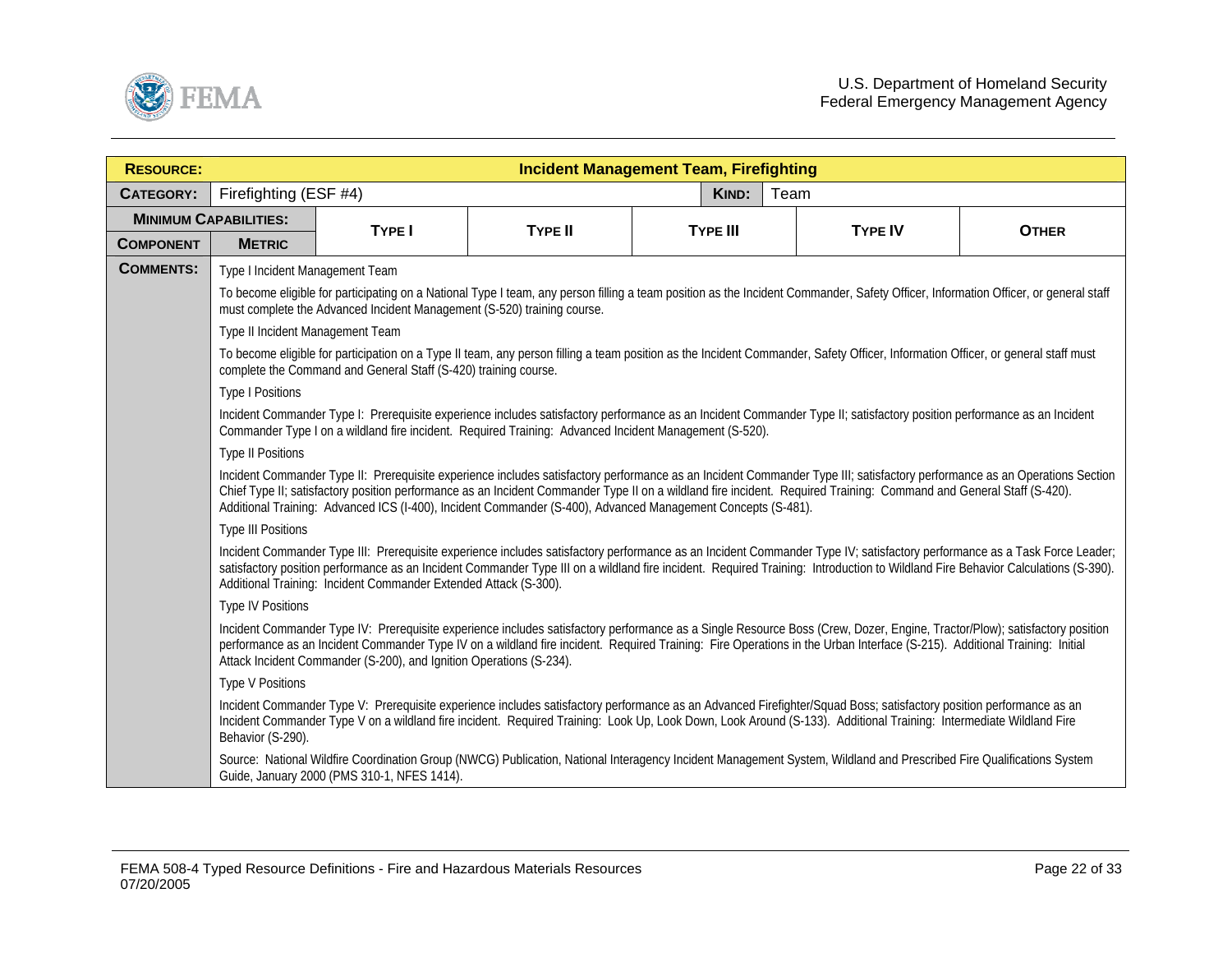<span id="page-22-0"></span>

| <b>RESOURCE:</b>             |                           |                                                                                                                                            | <b>Interagency Buying Team, Firefighting</b> |                 |      |                |              |
|------------------------------|---------------------------|--------------------------------------------------------------------------------------------------------------------------------------------|----------------------------------------------|-----------------|------|----------------|--------------|
| <b>CATEGORY:</b>             |                           | Firefighting (ESF #4), Resource Management (ESF #7)                                                                                        |                                              | KIND:           | Team |                |              |
| <b>MINIMUM CAPABILITIES:</b> |                           | <b>TYPE I</b>                                                                                                                              | <b>TYPE II</b>                               | <b>TYPE III</b> |      | <b>TYPE IV</b> | <b>OTHER</b> |
| <b>COMPONENT</b>             | <b>METRIC</b>             |                                                                                                                                            |                                              |                 |      |                |              |
| Personnel                    |                           | 6-member team consisting<br>of a team leader, 4 members<br>and 1 trainee position (used<br>as needed)                                      |                                              |                 |      |                |              |
|                              |                           | Personnel from the incident<br>agency or alternate buying<br>team members may be<br>added, as needed, to<br>supplement the primary<br>team |                                              |                 |      |                |              |
| Personnel                    | Training<br>(Recommended) | · I-200, Basic Incident<br>Command System (12<br>classroom hours)                                                                          |                                              |                 |      |                |              |
|                              |                           | • S-260, Incident<br><b>Command Business</b><br>Management (self-study)                                                                    |                                              |                 |      |                |              |
|                              |                           | • D-110, Dispatch<br>Recorder (16 classroom<br>hours)                                                                                      |                                              |                 |      |                |              |
|                              |                           | • J-252, Ordering Manager                                                                                                                  |                                              |                 |      |                |              |
|                              |                           | • J-253, Receiving and<br>Distribution                                                                                                     |                                              |                 |      |                |              |
|                              |                           | • National Interagency<br>Buying Team Guide (self-<br>study) or Workshop                                                                   |                                              |                 |      |                |              |
|                              |                           | • On-the-Job Training                                                                                                                      |                                              |                 |      |                |              |
|                              |                           | • Purchased Card and<br>Convenience Check<br>training                                                                                      |                                              |                 |      |                |              |
|                              |                           | Procurement Unit Leader<br>$\bullet$<br>Training (S-360 Unit<br>Leader)                                                                    |                                              |                 |      |                |              |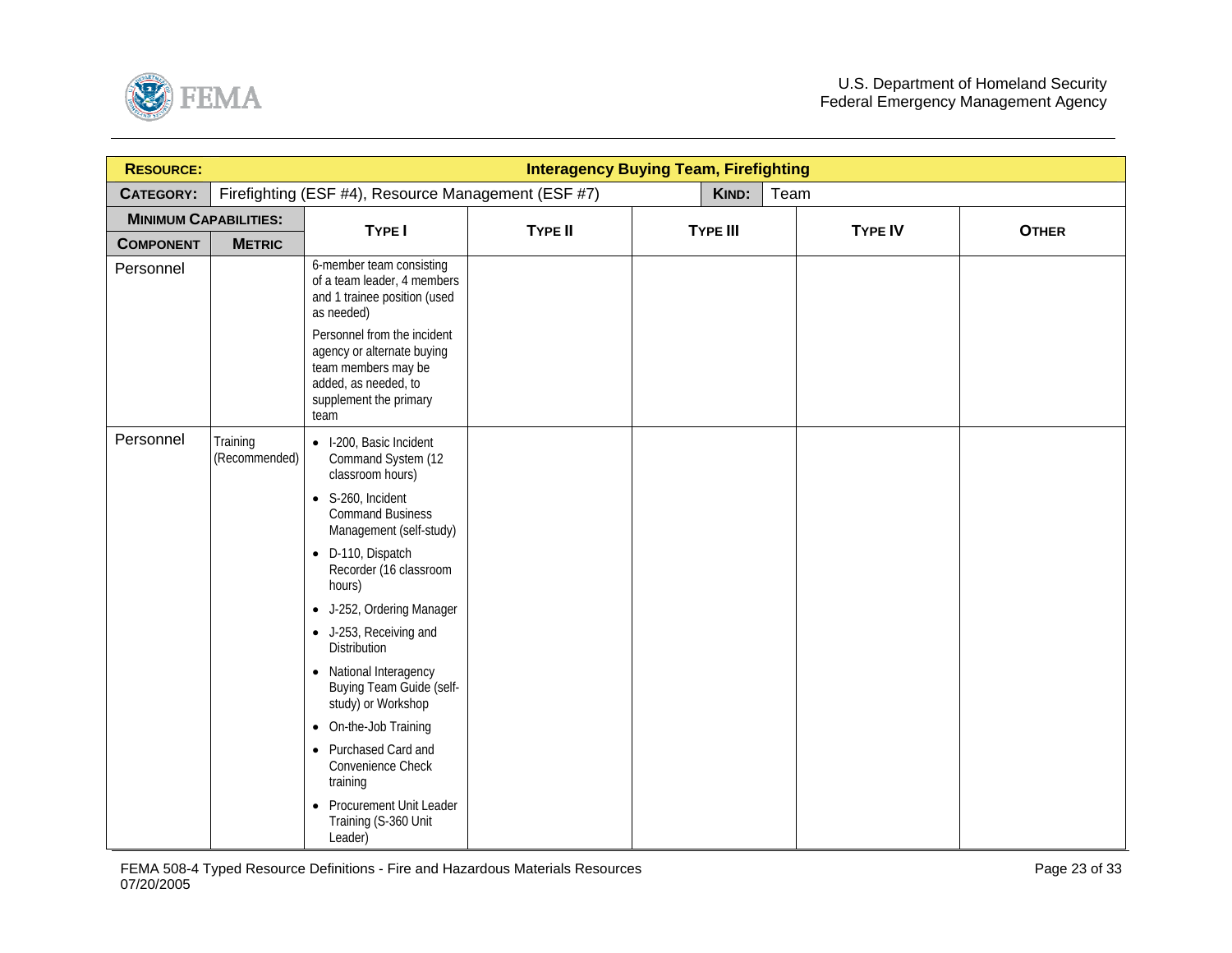

| <b>RESOURCE:</b>             |                           |                                                                                                                                                                                                                                                                                             |                | <b>Interagency Buying Team, Firefighting</b> |      |                |              |  |  |  |  |
|------------------------------|---------------------------|---------------------------------------------------------------------------------------------------------------------------------------------------------------------------------------------------------------------------------------------------------------------------------------------|----------------|----------------------------------------------|------|----------------|--------------|--|--|--|--|
| <b>CATEGORY:</b>             |                           | Firefighting (ESF #4), Resource Management (ESF #7)                                                                                                                                                                                                                                         |                | KIND:                                        | Team |                |              |  |  |  |  |
| <b>MINIMUM CAPABILITIES:</b> |                           |                                                                                                                                                                                                                                                                                             | <b>TYPE II</b> |                                              |      |                |              |  |  |  |  |
| <b>COMPONENT</b>             | <b>METRIC</b>             | <b>TYPE I</b>                                                                                                                                                                                                                                                                               |                | <b>TYPE III</b>                              |      | <b>TYPE IV</b> | <b>OTHER</b> |  |  |  |  |
| Equipment                    | <b>Buying Team</b><br>Kit | • Reference Material (see<br>comments)                                                                                                                                                                                                                                                      |                |                                              |      |                |              |  |  |  |  |
|                              |                           | • Internet/Intranet Web site<br>References (see<br>comments)                                                                                                                                                                                                                                |                |                                              |      |                |              |  |  |  |  |
|                              |                           | • Supplies (see comments)                                                                                                                                                                                                                                                                   |                |                                              |      |                |              |  |  |  |  |
|                              |                           | • Forms (see comments)                                                                                                                                                                                                                                                                      |                |                                              |      |                |              |  |  |  |  |
|                              |                           | Sample of Log Sheets<br>(see comments)                                                                                                                                                                                                                                                      |                |                                              |      |                |              |  |  |  |  |
| <b>COMMENTS:</b>             |                           | The Buying Team works through the local administrative staff to support procurement activities. Therefore, Buying Teams should be sensitive to and strive to operate within<br>local policies and procedures. The members of the Buying Teams follow:                                       |                |                                              |      |                |              |  |  |  |  |
|                              |                           | • The Buying Team Leader (BUYL) (1)                                                                                                                                                                                                                                                         |                |                                              |      |                |              |  |  |  |  |
|                              | ٠                         | The Assistant or Deputy Buying Team Leader (BUYL-D) (1)                                                                                                                                                                                                                                     |                |                                              |      |                |              |  |  |  |  |
|                              | $\bullet$                 | Buying Team Members (BUYM) (4)                                                                                                                                                                                                                                                              |                |                                              |      |                |              |  |  |  |  |
|                              |                           | General Roles of the Buying Team include the following:                                                                                                                                                                                                                                     |                |                                              |      |                |              |  |  |  |  |
|                              | $\bullet$                 | Support incident procurement through the administrative staff.                                                                                                                                                                                                                              |                |                                              |      |                |              |  |  |  |  |
|                              |                           | • Transition with the incident agency upon arrival. This includes obtaining status of all resource orders completed and outstanding to date, as well as initiating procedures<br>for the handling of new orders by the Buying Team.                                                         |                |                                              |      |                |              |  |  |  |  |
|                              |                           | • Fill resource orders for services, supplies, and equipment from established sources (NFES Caches, GSA) and the open market and, for those which are not filled, by the<br>dispatch community or the administrative unit's procurement activity. Reviews resource orders for completeness. |                |                                              |      |                |              |  |  |  |  |
|                              | $\bullet$                 | Check on estimated times of departure and estimated times of arrival for pending resource orders.                                                                                                                                                                                           |                |                                              |      |                |              |  |  |  |  |
|                              | ٠                         | Obtain approval from the administrative staff or the IBA before purchasing any sensitive or questionable property.                                                                                                                                                                          |                |                                              |      |                |              |  |  |  |  |
|                              | $\bullet$                 | Provide the incident base (Finance Section Chief, Procurement Unit Leader, Logistics Section Chief, and Ground Support Unit Leader) an updated equipment log.                                                                                                                               |                |                                              |      |                |              |  |  |  |  |
|                              | $\bullet$                 | Establish and maintain good working relationships and lines of communication.                                                                                                                                                                                                               |                |                                              |      |                |              |  |  |  |  |
|                              | $\bullet$                 | Update the incident service and supply plan with new sources and other information.                                                                                                                                                                                                         |                |                                              |      |                |              |  |  |  |  |
|                              |                           | Buying Team Kit: Each Buying Team should have a kit containing the following items to take along when dispatched to an incident:                                                                                                                                                            |                |                                              |      |                |              |  |  |  |  |
|                              | Reference Materials       |                                                                                                                                                                                                                                                                                             |                |                                              |      |                |              |  |  |  |  |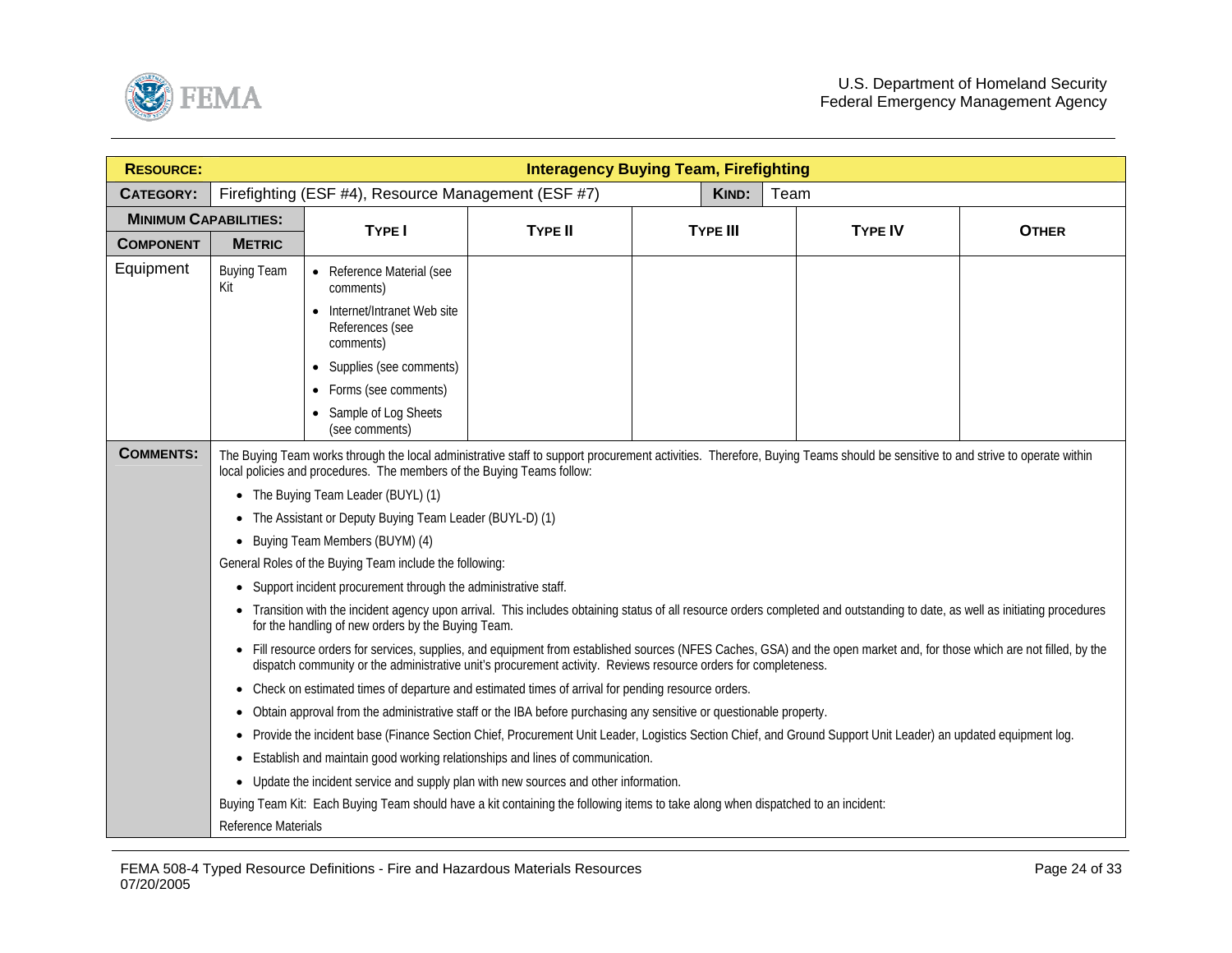

| <b>RESOURCE:</b>             |                                                                                         |                                                                                                                                   | <b>Interagency Buying Team, Firefighting</b> |                 |       |                                                                                                                                               |              |  |  |  |
|------------------------------|-----------------------------------------------------------------------------------------|-----------------------------------------------------------------------------------------------------------------------------------|----------------------------------------------|-----------------|-------|-----------------------------------------------------------------------------------------------------------------------------------------------|--------------|--|--|--|
| <b>CATEGORY:</b>             |                                                                                         | Firefighting (ESF #4), Resource Management (ESF #7)                                                                               |                                              |                 | KIND: | Team                                                                                                                                          |              |  |  |  |
| <b>MINIMUM CAPABILITIES:</b> |                                                                                         | <b>TYPE I</b>                                                                                                                     | <b>TYPE II</b>                               | <b>TYPE III</b> |       | <b>TYPE IV</b>                                                                                                                                |              |  |  |  |
| <b>COMPONENT</b>             | <b>METRIC</b>                                                                           |                                                                                                                                   |                                              |                 |       |                                                                                                                                               | <b>OTHER</b> |  |  |  |
|                              |                                                                                         | • Interagency Incident Business Management Handbook, NWCG Handbook 2, NFES 1139                                                   |                                              |                 |       |                                                                                                                                               |              |  |  |  |
|                              |                                                                                         | National Interagency Mobilization Guide, NFES 2091 (NFES 2092 for half-size)                                                      |                                              |                 |       |                                                                                                                                               |              |  |  |  |
|                              |                                                                                         | Activity Calendar (Optional Form 67 or similar)                                                                                   |                                              |                 |       |                                                                                                                                               |              |  |  |  |
|                              |                                                                                         |                                                                                                                                   |                                              |                 |       | NWCG National Fire Equipment System Catalog, Part I, Fire Supplies & Equipment (NFES 0362, Part I & Part II when using order #0362)           |              |  |  |  |
|                              |                                                                                         | • NWCG National Fire Equipment System Catalog, Part II, Publications (NFES 3362)                                                  |                                              |                 |       |                                                                                                                                               |              |  |  |  |
|                              |                                                                                         | Internet/Intranet Web site References                                                                                             |                                              |                 |       |                                                                                                                                               |              |  |  |  |
|                              |                                                                                         | • NWCG Internet homepage: http://www.nwcg.gov                                                                                     |                                              |                 |       |                                                                                                                                               |              |  |  |  |
|                              | • Forest Service Fire & Aviation Internet homepage: http://www.fs.fed.us/fire/          |                                                                                                                                   |                                              |                 |       |                                                                                                                                               |              |  |  |  |
|                              | Forest Service Acquisition Management Intranet homepage: http://fsweb.wo.fs.fed.us/aqm/ |                                                                                                                                   |                                              |                 |       |                                                                                                                                               |              |  |  |  |
|                              | $\bullet$                                                                               | BLM Intranet: http://webtst.nifc.blm.gov/Sascher/blmintranet/Index.htm                                                            |                                              |                 |       |                                                                                                                                               |              |  |  |  |
|                              |                                                                                         | • NIFC and related governmental agency links (BLM, BIA, FWS, NPS, NWS): http://www.nifc.gov                                       |                                              |                 |       |                                                                                                                                               |              |  |  |  |
|                              | Supplies                                                                                |                                                                                                                                   |                                              |                 |       |                                                                                                                                               |              |  |  |  |
|                              |                                                                                         | Battery powered or solar powered handheld calculator                                                                              |                                              |                 |       |                                                                                                                                               |              |  |  |  |
|                              | Spare batteries                                                                         |                                                                                                                                   |                                              |                 |       |                                                                                                                                               |              |  |  |  |
|                              | Highlighters<br>$\bullet$                                                               |                                                                                                                                   |                                              |                 |       |                                                                                                                                               |              |  |  |  |
|                              |                                                                                         | Stapler and staple remover                                                                                                        |                                              |                 |       |                                                                                                                                               |              |  |  |  |
|                              |                                                                                         | Other supplies as needed                                                                                                          |                                              |                 |       |                                                                                                                                               |              |  |  |  |
|                              |                                                                                         | (Optional) First Aid kit and a bloodborne pathogens barrier kit                                                                   |                                              |                 |       |                                                                                                                                               |              |  |  |  |
|                              |                                                                                         |                                                                                                                                   |                                              |                 |       | Forms, See exhibits to the National Interagency Buying Team Guide and the Interagency Incident Business Management Handbook for sample forms. |              |  |  |  |
|                              | Sample of Log Sheets                                                                    |                                                                                                                                   |                                              |                 |       |                                                                                                                                               |              |  |  |  |
|                              | • Resource Order Log (Leader and Deputy Only)                                           |                                                                                                                                   |                                              |                 |       |                                                                                                                                               |              |  |  |  |
|                              | • Purchase Card Log Sheets                                                              |                                                                                                                                   |                                              |                 |       |                                                                                                                                               |              |  |  |  |
|                              |                                                                                         | • Convenience Check Log Sheets                                                                                                    |                                              |                 |       |                                                                                                                                               |              |  |  |  |
|                              |                                                                                         | Source: National Wildfire Coordinating Group (NWCG) Publication, National Interagency Buying Team Guide, December 1999 (PMS 315). |                                              |                 |       |                                                                                                                                               |              |  |  |  |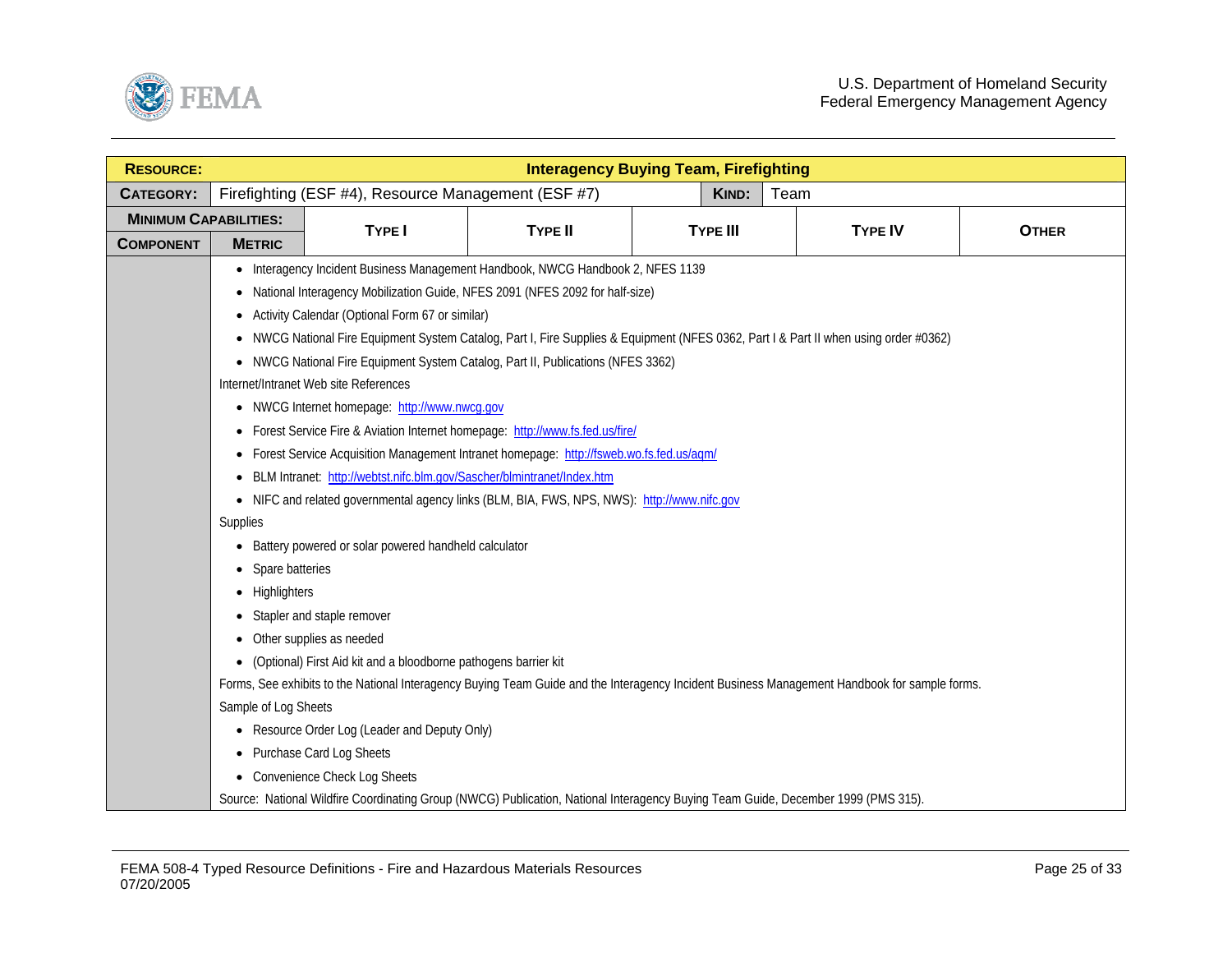<span id="page-25-0"></span>

| <b>RESOURCE:</b>             |                     | <b>Mobile Communications Unit (Law/Fire)</b>                                                         |                |                 |       |  |                |              |  |  |  |
|------------------------------|---------------------|------------------------------------------------------------------------------------------------------|----------------|-----------------|-------|--|----------------|--------------|--|--|--|
| <b>CATEGORY:</b>             | Communications      |                                                                                                      |                |                 | KIND: |  | Vehicle        |              |  |  |  |
| <b>MINIMUM CAPABILITIES:</b> |                     | <b>TYPE</b>                                                                                          | <b>TYPE II</b> | <b>TYPE III</b> |       |  | <b>TYPE IV</b> | <b>OTHER</b> |  |  |  |
| <b>COMPONENT</b>             | <b>METRIC</b>       |                                                                                                      |                |                 |       |  |                |              |  |  |  |
| Equipment                    | Console/            | $\overline{2}$                                                                                       | $\overline{2}$ |                 |       |  |                |              |  |  |  |
|                              | Workstation         |                                                                                                      |                |                 |       |  |                |              |  |  |  |
| Equipment                    | Frequency<br>Cap.   | Multi Range                                                                                          | Multi Range    |                 |       |  |                |              |  |  |  |
| Equipment                    | Power Source        | Internal                                                                                             | Internal       |                 |       |  |                |              |  |  |  |
| Equipment                    | Telephone<br>System | Trunk/16 Extensions<br>6                                                                             |                |                 |       |  |                |              |  |  |  |
| Personnel                    | Personnel           | $\overline{2}$                                                                                       | $\overline{2}$ |                 |       |  |                |              |  |  |  |
| <b>COMMENTS:</b>             |                     | Multi Range: 150-174 MHz, 450-470 MHz, 800 MHz (Simplex or Repeated), Single Range: 150-174 MHz only |                |                 |       |  |                |              |  |  |  |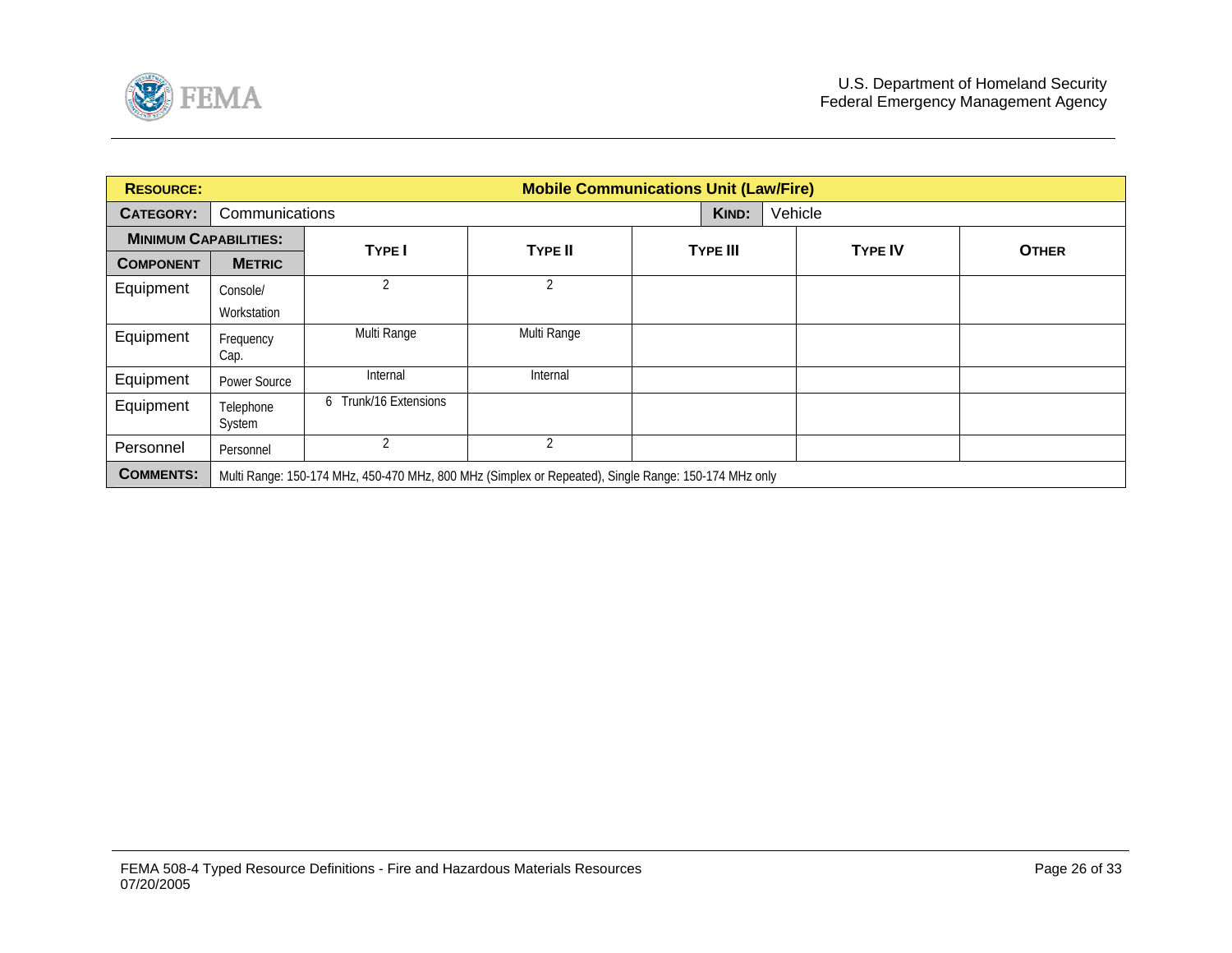<span id="page-26-0"></span>

| <b>RESOURCE:</b>             |                                           | <b>Portable Pump</b> |                |                 |           |                |              |  |  |  |  |
|------------------------------|-------------------------------------------|----------------------|----------------|-----------------|-----------|----------------|--------------|--|--|--|--|
| <b>CATEGORY:</b>             | Firefighting                              |                      |                | KIND:           | Equipment |                |              |  |  |  |  |
| <b>MINIMUM CAPABILITIES:</b> |                                           | <b>TYPE I</b>        | <b>TYPE II</b> | <b>TYPE III</b> |           | <b>TYPE IV</b> | <b>OTHER</b> |  |  |  |  |
| <b>COMPONENT</b>             | <b>METRIC</b>                             |                      |                |                 |           |                |              |  |  |  |  |
| Equipment                    | Pumping<br>Capacity<br>(GPM)              | 500                  | 250            | 50              |           |                |              |  |  |  |  |
| <b>COMMENTS:</b>             | These are normally trailer mounted units. |                      |                |                 |           |                |              |  |  |  |  |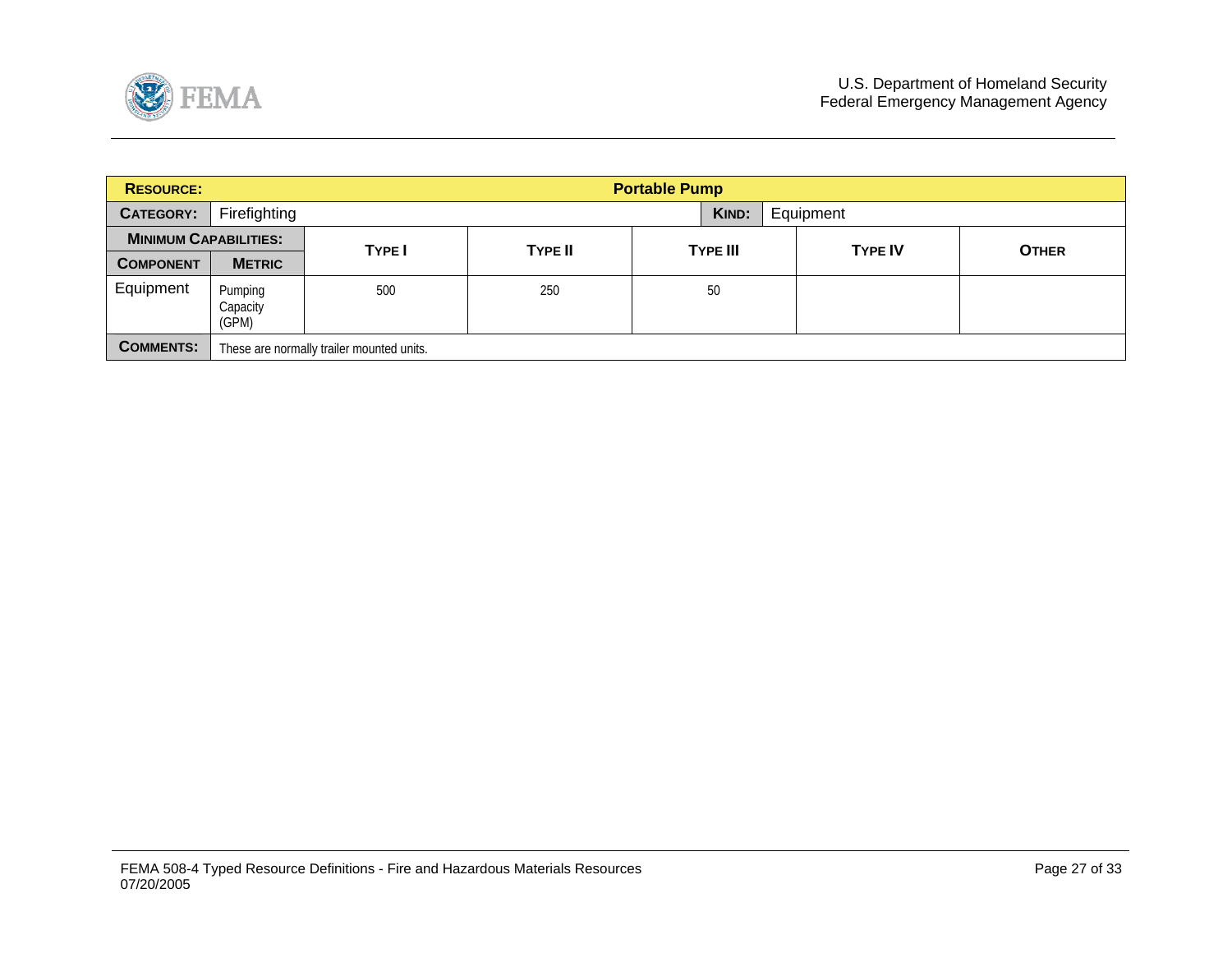<span id="page-27-0"></span>

| <b>RESOURCE:</b>             |                                                                                                                                                            | <b>Strike Team, Engine (Fire)</b>               |                |                 |                |                                  |  |  |  |  |  |
|------------------------------|------------------------------------------------------------------------------------------------------------------------------------------------------------|-------------------------------------------------|----------------|-----------------|----------------|----------------------------------|--|--|--|--|--|
| CATEGORY:                    |                                                                                                                                                            | Firefighting (ESF #4); Search & Rescue (ESF #9) |                | KIND:           | Team           |                                  |  |  |  |  |  |
| <b>MINIMUM CAPABILITIES:</b> |                                                                                                                                                            | <b>TYPE</b>                                     |                | <b>TYPE III</b> | <b>TYPE IV</b> | <b>OTHER</b>                     |  |  |  |  |  |
| <b>COMPONENT</b>             | <b>METRIC</b>                                                                                                                                              |                                                 | <b>TYPE II</b> |                 |                |                                  |  |  |  |  |  |
| Equipment                    | Engine, Fire                                                                                                                                               |                                                 |                |                 |                | (See Engine for details)         |  |  |  |  |  |
| Personnel                    | <b>STL</b>                                                                                                                                                 |                                                 |                |                 |                | Strike Team Task Force<br>Leader |  |  |  |  |  |
| Personnel                    | Engine                                                                                                                                                     |                                                 |                |                 |                | Staffing on each Engine          |  |  |  |  |  |
| Personnel                    | Total                                                                                                                                                      | 21                                              | 16             | 16              | 16             |                                  |  |  |  |  |  |
| <b>COMMENTS:</b>             | Strike Team defined as like number of resources, with common communications, and a leader. Engine Strike Team Typing is based on individual Engine Typing. |                                                 |                |                 |                |                                  |  |  |  |  |  |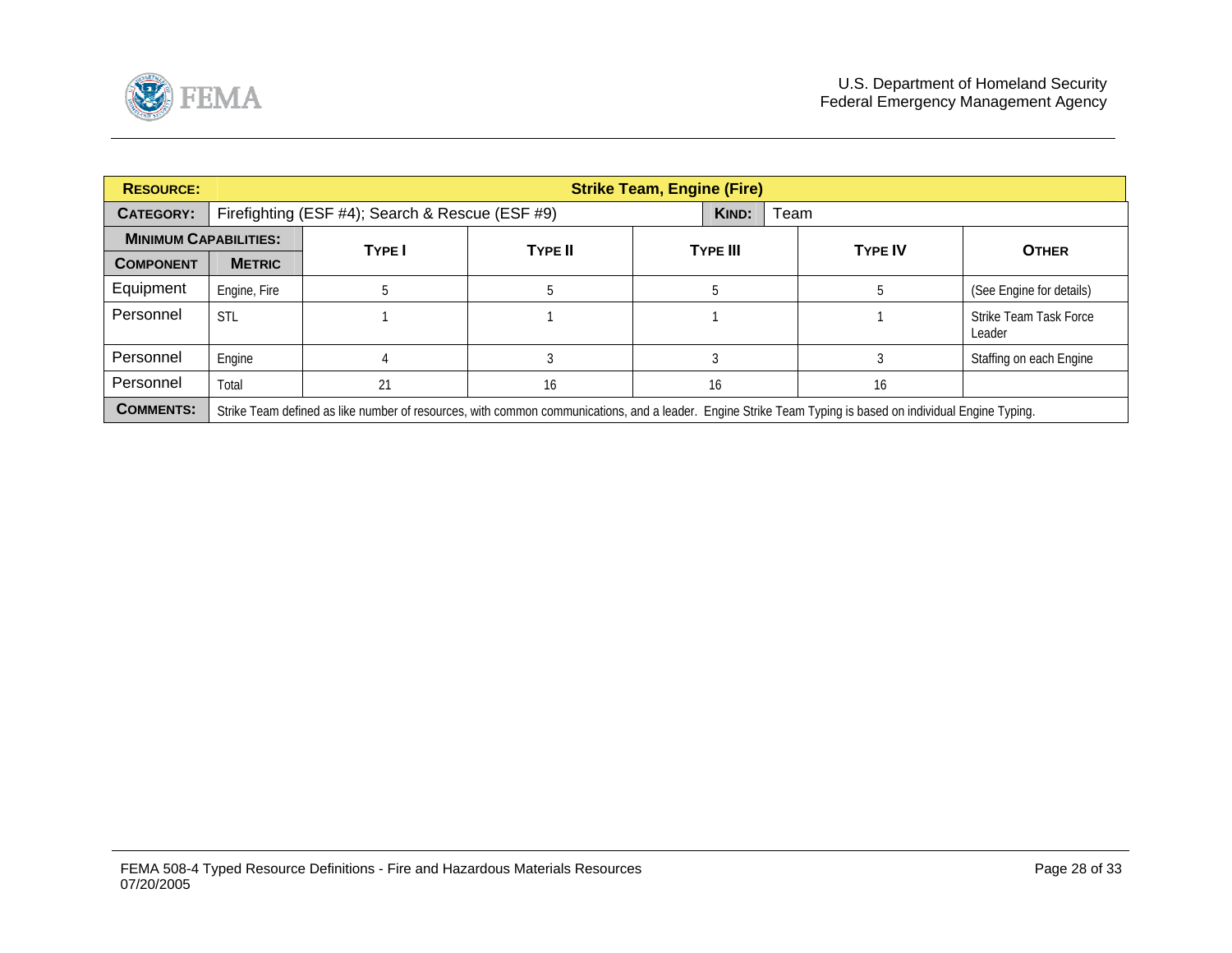<span id="page-28-0"></span>

| <b>RESOURCE:</b>               | <b>U.S. Coast Guard National Strike Force</b> |                                        |                |  |                 |      |                |                                                                                                                                                                                                                                                                                      |  |  |
|--------------------------------|-----------------------------------------------|----------------------------------------|----------------|--|-----------------|------|----------------|--------------------------------------------------------------------------------------------------------------------------------------------------------------------------------------------------------------------------------------------------------------------------------------|--|--|
| <b>CATEGORY:</b>               |                                               | Hazardous Materials Response (ESF #10) |                |  | KIND:           | Team |                |                                                                                                                                                                                                                                                                                      |  |  |
| <b>MINIMUM CAPABILITIES:</b>   |                                               |                                        |                |  |                 |      |                |                                                                                                                                                                                                                                                                                      |  |  |
| <b>COMPONENT</b><br>See Note 1 | <b>METRIC</b>                                 | TYPE I                                 | <b>TYPE II</b> |  | <b>TYPE III</b> |      | <b>TYPE IV</b> | <b>OTHER</b>                                                                                                                                                                                                                                                                         |  |  |
| Equipment                      | Chemical<br>Release                           |                                        |                |  |                 |      |                | Chemical Response Trailers;<br>Level A, B, and C PPE suits                                                                                                                                                                                                                           |  |  |
| Equipment                      | Air, Liquids,<br>and Solids                   |                                        |                |  |                 |      |                | • Flame and Photo<br><b>Ionization Detectors</b><br>• Fluorometers<br>• Particulate Meters<br>• Soil and Sludge Sample<br>Kits<br>$\bullet$ pH meters<br>• Decontamination<br>Equipment<br>• Portable Weather<br>stations<br>• Drum lifters<br>$\bullet$ EMT kits<br>• Chlorine kits |  |  |
| Equipment                      | <b>Small Boats</b>                            |                                        |                |  |                 |      |                | • 32-foot and 24-foot<br>Munsons<br>• 15-foot Inflatable boats<br>• 18-foot John boats                                                                                                                                                                                               |  |  |
| Equipment                      | Lighting/<br>Pumping<br>Equipment             |                                        |                |  |                 |      |                | • Ready Pump Loads<br>• High-capacity,<br>hydraulically driven,<br>centrifugal submersible<br>pumps capable of<br>transferring oil and                                                                                                                                               |  |  |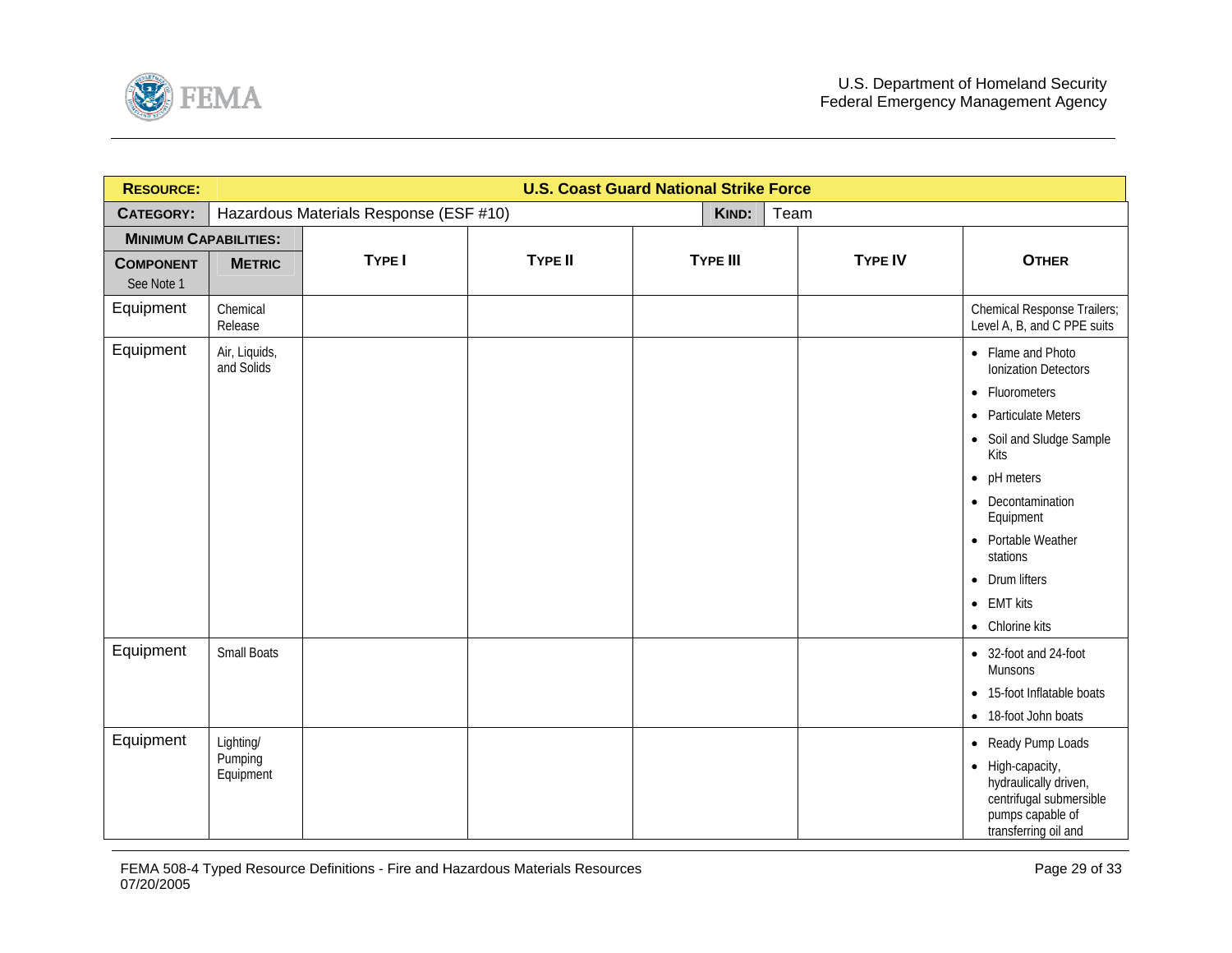

| <b>RESOURCE:</b>             | <b>U.S. Coast Guard National Strike Force</b> |                                        |                |                 |       |      |                |                                                                                                                                                                   |  |  |
|------------------------------|-----------------------------------------------|----------------------------------------|----------------|-----------------|-------|------|----------------|-------------------------------------------------------------------------------------------------------------------------------------------------------------------|--|--|
| <b>CATEGORY:</b>             |                                               | Hazardous Materials Response (ESF #10) |                |                 | KIND: | Team |                |                                                                                                                                                                   |  |  |
| <b>MINIMUM CAPABILITIES:</b> |                                               |                                        |                |                 |       |      |                |                                                                                                                                                                   |  |  |
| <b>COMPONENT</b>             | <b>METRIC</b>                                 | <b>TYPE I</b>                          | <b>TYPE II</b> | <b>TYPE III</b> |       |      | <b>TYPE IV</b> | <b>OTHER</b>                                                                                                                                                      |  |  |
| See Note 1                   |                                               |                                        |                |                 |       |      |                | chemicals or dewatering                                                                                                                                           |  |  |
|                              |                                               |                                        |                |                 |       |      |                | Nonsubmersible<br>$\bullet$<br>diaphragm and peristaltic<br>pumps capable of<br>transferring oil and<br>chemicals (medium/small<br>capacity)                      |  |  |
|                              |                                               |                                        |                |                 |       |      |                | • Hydraulic prime movers<br>and support equipment                                                                                                                 |  |  |
| Equipment                    | Communications<br>Equipment                   |                                        |                |                 |       |      |                | Communications support<br>equipment ranges from<br>handheld radios to portable<br>satellite communications<br>repeater systems                                    |  |  |
| Equipment                    | Oil Discharges                                |                                        |                |                 |       |      |                | • Vessel of Opportunity<br>Skimming System<br>(VOSS)<br>• Inflatable (45-inch) boom<br>$(6,000 \text{ feet})$<br>Temporary Storage<br>$\bullet$<br><b>Devices</b> |  |  |
| Equipment                    | Damage<br>Control and<br>Support              |                                        |                |                 |       |      |                | • Oil/water interface meter<br>• Plugging and patching<br>equipment<br>• Generators (3.0 KW to 10<br>KW)                                                          |  |  |
| Equipment                    | Special<br>Monitoring<br>Equipment            |                                        |                |                 |       |      |                | • Radiological detection<br>capabilities<br>• Dispersant operations                                                                                               |  |  |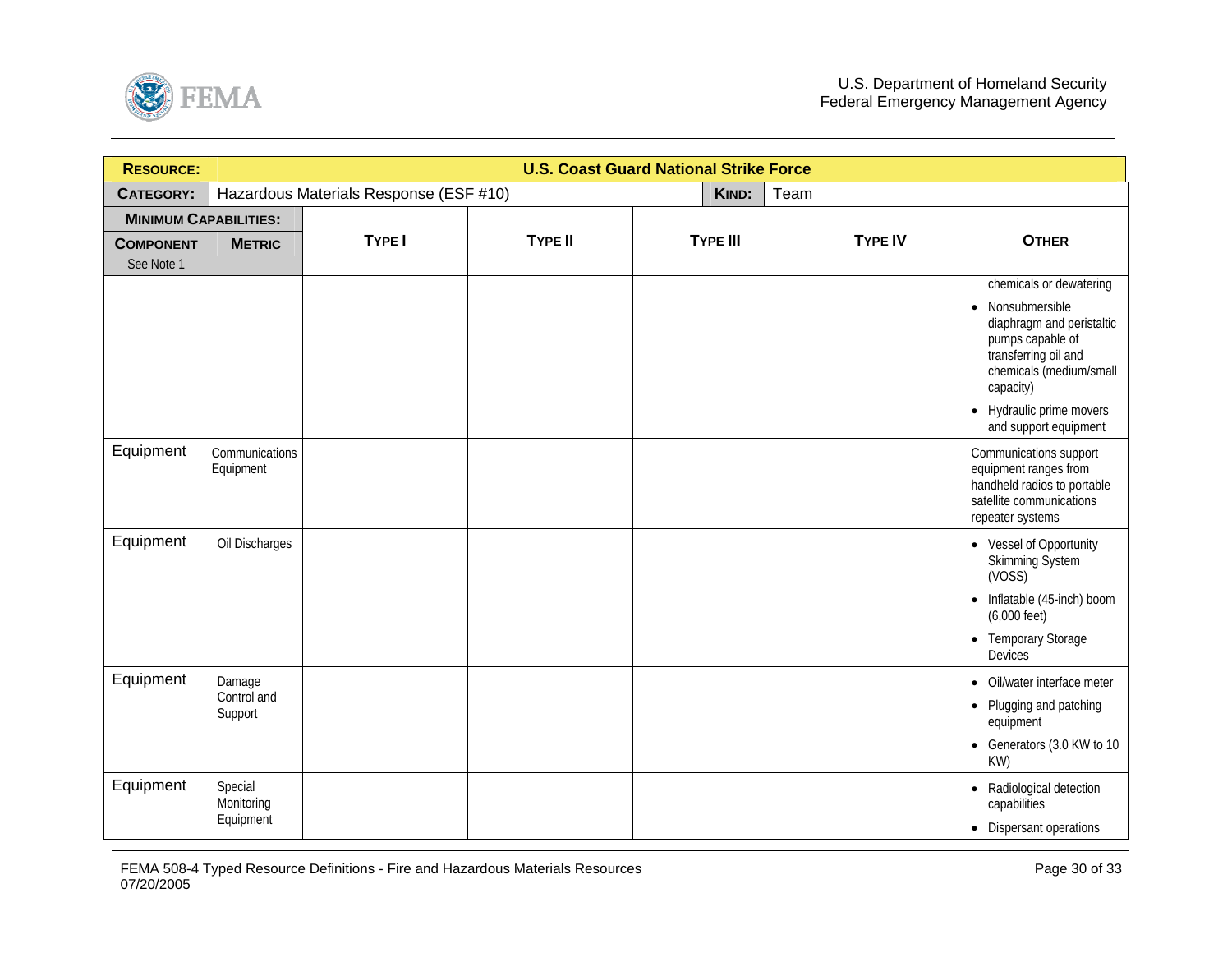

| <b>RESOURCE:</b>               | <b>U.S. Coast Guard National Strike Force</b>                                                                                                                                                                                                                                                                                                                                                                                                                                                                                                                                                                                                                                                                                                                                                                                                                                                                                                                                                                                                                                                                                                                                                                                                                                                                                                                                                                                                                                                                                                                                                                                                                                                                        |                                        |                |                 |                |                                                                                                |  |  |  |
|--------------------------------|----------------------------------------------------------------------------------------------------------------------------------------------------------------------------------------------------------------------------------------------------------------------------------------------------------------------------------------------------------------------------------------------------------------------------------------------------------------------------------------------------------------------------------------------------------------------------------------------------------------------------------------------------------------------------------------------------------------------------------------------------------------------------------------------------------------------------------------------------------------------------------------------------------------------------------------------------------------------------------------------------------------------------------------------------------------------------------------------------------------------------------------------------------------------------------------------------------------------------------------------------------------------------------------------------------------------------------------------------------------------------------------------------------------------------------------------------------------------------------------------------------------------------------------------------------------------------------------------------------------------------------------------------------------------------------------------------------------------|----------------------------------------|----------------|-----------------|----------------|------------------------------------------------------------------------------------------------|--|--|--|
| <b>CATEGORY:</b>               |                                                                                                                                                                                                                                                                                                                                                                                                                                                                                                                                                                                                                                                                                                                                                                                                                                                                                                                                                                                                                                                                                                                                                                                                                                                                                                                                                                                                                                                                                                                                                                                                                                                                                                                      | Hazardous Materials Response (ESF #10) |                | KIND:           | Team           |                                                                                                |  |  |  |
| <b>MINIMUM CAPABILITIES:</b>   |                                                                                                                                                                                                                                                                                                                                                                                                                                                                                                                                                                                                                                                                                                                                                                                                                                                                                                                                                                                                                                                                                                                                                                                                                                                                                                                                                                                                                                                                                                                                                                                                                                                                                                                      |                                        |                |                 |                |                                                                                                |  |  |  |
| <b>COMPONENT</b><br>See Note 1 | <b>METRIC</b>                                                                                                                                                                                                                                                                                                                                                                                                                                                                                                                                                                                                                                                                                                                                                                                                                                                                                                                                                                                                                                                                                                                                                                                                                                                                                                                                                                                                                                                                                                                                                                                                                                                                                                        | <b>TYPE I</b>                          | <b>TYPE II</b> | <b>TYPE III</b> | <b>TYPE IV</b> | <b>OTHER</b>                                                                                   |  |  |  |
| Equipment                      | Photographic<br>Equipment                                                                                                                                                                                                                                                                                                                                                                                                                                                                                                                                                                                                                                                                                                                                                                                                                                                                                                                                                                                                                                                                                                                                                                                                                                                                                                                                                                                                                                                                                                                                                                                                                                                                                            |                                        |                |                 |                | • 35 mm and digital<br>cameras<br>• Video cameras and<br>players                               |  |  |  |
| Equipment                      | Vehicle<br>Command<br>Post                                                                                                                                                                                                                                                                                                                                                                                                                                                                                                                                                                                                                                                                                                                                                                                                                                                                                                                                                                                                                                                                                                                                                                                                                                                                                                                                                                                                                                                                                                                                                                                                                                                                                           |                                        |                |                 |                | • Tractor/trailer units<br>• Mobile Incident<br><b>Command Posts</b><br>• All-terrain vehicles |  |  |  |
| <b>COMMENTS:</b>               | Note 1: NSF Specialized Response Equipment<br>There are only three National Strike Force teams in the Nation. All three National Strike Force teams have the same level of capability, which exceeds the standards set in the<br>Mutual Aid definition of a Type I Hazardous Materials Entry Team. However, because of their deployment capabilities and versatility, they are simply classified as "Other." The<br>U.S. Coast Guard National Strike Force (NSF) was created in 1973 as a Coast Guard special force under the National Contingency Plan (NCP/see 40 CFR 300.145) to respond<br>to oil and hazardous chemical incidents. The National Strike Force is comprised of three 40-member Strike Teams and the National Strike Force Coordination Center (NSFCC),<br>which manages, supports, and set standards for the three teams. The three teams are: the Atlantic Strike Team in Fort Dix, NJ; the Gulf Strike Team in Mobile, AL; and the<br>Pacific Strike Team in Novato, CA.<br>The NSF is recognized worldwide as an expert in preparedness and response to mitigate the effects of oil discharges and hazardous substance releases. Its mandate is to assist<br>and support USCG and EPA Federal On-Scene Coordinators (FOSCs) with their response and preparedness activities to protect the public health and welfare and the<br>environment. Although its three primary missions are pollution response, training, and planning, the NSFCC also houses a Public Information Assist Team (PIAT), which is<br>capable of providing public affairs support as well as crisis communication and Joint Information Center (JIC) expertise to FOSCs during a response.<br>NSF Qualification Program: |                                        |                |                 |                |                                                                                                |  |  |  |
|                                | The NSF Qualification Program includes four levels. Although these levels are unique to the NSF, our personnel meet training and skill requirements similar to those established<br>in 29 CFR 1910.120 (g) (6).<br>• Response Member (RM): Is trained in more than 50 areas of oil and HazMat response operations and attains an awareness level of all NSF Equipment. This allows the RM<br>to perform a number of vital functions in a pollution response, primarily assisting the RT.<br>• Response Technician (RT): Is a significant level beyond the RM and is the position reached by most Strike Team members. An RT is qualified to operate all NSF equipment.<br>An RT has also attended pollution response specialist courses and obtained significant field experience on oil and HazMat incidents.<br>• Response Supervisor (RS): Is a level beyond RT and supervises the technical aspects of NSF response operations at oil or HazMat incidents. This includes the preparation,<br>deployment, and operation of all NSF equipment. The RS helps a response in many areas, including directing operations, response planning, resolving site safety issues, and<br>solving technical problems.                                                                                                                                                                                                                                                                                                                                                                                                                                                                                                          |                                        |                |                 |                |                                                                                                |  |  |  |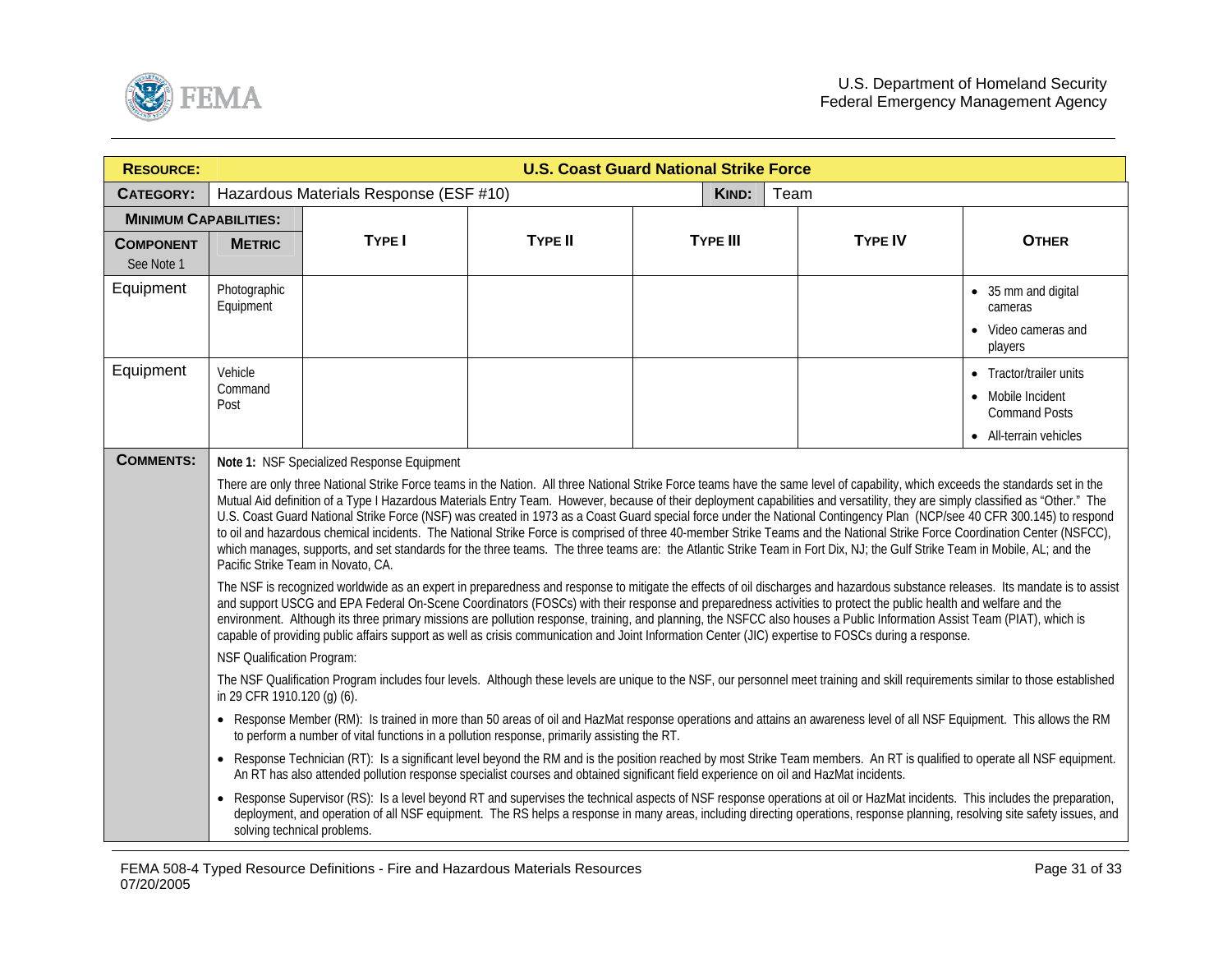

| <b>RESOURCE:</b>             |               | <b>U.S. Coast Guard National Strike Force</b>                                                                                                                                                                                                                                                                                                                                                                                                                                                                                           |                |                 |  |  |                |              |  |  |
|------------------------------|---------------|-----------------------------------------------------------------------------------------------------------------------------------------------------------------------------------------------------------------------------------------------------------------------------------------------------------------------------------------------------------------------------------------------------------------------------------------------------------------------------------------------------------------------------------------|----------------|-----------------|--|--|----------------|--------------|--|--|
| <b>CATEGORY:</b>             |               | Hazardous Materials Response (ESF #10)                                                                                                                                                                                                                                                                                                                                                                                                                                                                                                  |                |                 |  |  | Team           |              |  |  |
| <b>MINIMUM CAPABILITIES:</b> |               |                                                                                                                                                                                                                                                                                                                                                                                                                                                                                                                                         |                |                 |  |  |                |              |  |  |
| <b>COMPONENT</b>             | <b>METRIC</b> | <b>TYPE</b>                                                                                                                                                                                                                                                                                                                                                                                                                                                                                                                             | <b>TYPE II</b> | <b>TYPE III</b> |  |  | <b>TYPF IV</b> | <b>OTHER</b> |  |  |
| See Note 1                   |               |                                                                                                                                                                                                                                                                                                                                                                                                                                                                                                                                         |                |                 |  |  |                |              |  |  |
|                              |               | • Response Officer (RO): Is a senior leadership position filled by a commissioned or warrant officer. An RO manages all aspects of any size NSF response, including response<br>planning, mobilization, and operations. An RO receives significant resident and unit training, and field experience. An RO can fill key positions in a spill management team,<br>direct operations, liaise with senior officials, resolve safety issues, recommend alternative countermeasures, explain policies, and solve crisis management problems. |                |                 |  |  |                |              |  |  |